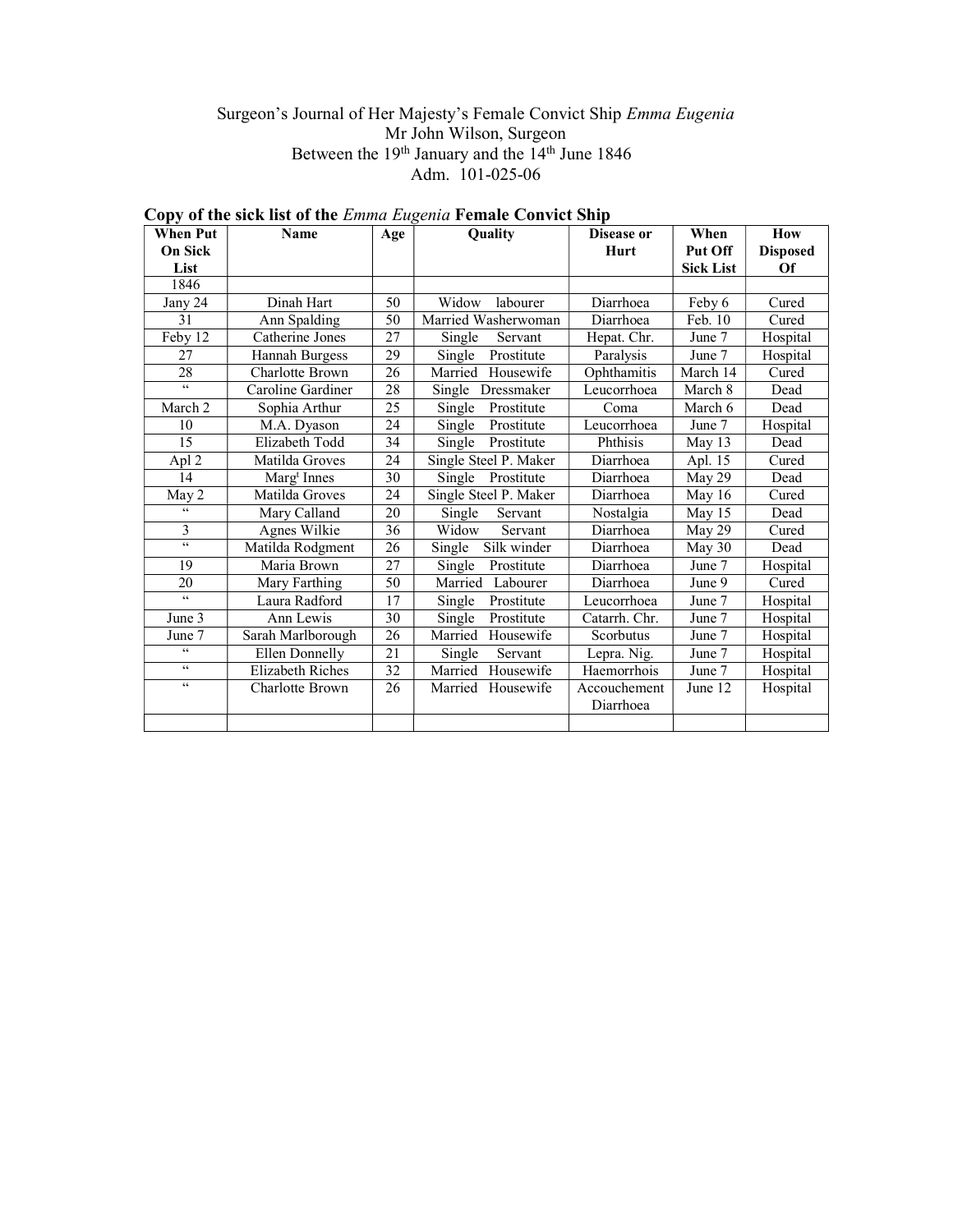## PB100342JPG

Medical and Surgical Journal of Her Majesty's Convict Ship Emma Eugenia between the 19<sup>th</sup> January and the 14<sup>th</sup> June 1846 during which time the said ship has been employed in a voyage from Woolwich to Hobart Town, Van Diemen's Land

| Nature of<br><b>Disease</b> | No.<br>оf<br>Case | Men's Names, Ages,<br><b>Qualities, Time when</b><br>and where taken ill,<br>and how disposed of.                               | The History, Symptoms, Treatment, and Daily<br><b>Progress of the Disease or Hurt.</b>                                                                                                                                                                                                                                                                                                                                                                                                                                                                                                                                                                                                                                                                                                                                                                               |
|-----------------------------|-------------------|---------------------------------------------------------------------------------------------------------------------------------|----------------------------------------------------------------------------------------------------------------------------------------------------------------------------------------------------------------------------------------------------------------------------------------------------------------------------------------------------------------------------------------------------------------------------------------------------------------------------------------------------------------------------------------------------------------------------------------------------------------------------------------------------------------------------------------------------------------------------------------------------------------------------------------------------------------------------------------------------------------------|
| Chronic Hepatitis           | 1                 | Catherine Jones<br>Æt. 27. Single<br>Servant<br>12. February<br>at Sea<br>Discharged<br>to Hospital<br>At<br><b>Hobart Town</b> | The disease, it would appear, is of long duration, & existed<br>long before her incarceration in Millbank Prison. There is<br>at present a dull pain in the region of the liver extending<br>to the shoulder, without perceptible enlargement, or<br>hardness of the viscus, accompanied, occasionally, by<br>pains in the stomach, and difficult breathing. There is also<br>general debility, extreme emaciation, loss of appetite,<br>frequent headach, slowness of the bowels, and flatulency.<br>The shallow countenance is indication of protracted<br>indisposition, anxiety & despondency, tongue white, skin<br>dry, pulse weak and intermittent.<br>Rx. Extract. Colocynth. Co. 3i<br>Hydrarg. Chloridi g' xij<br>Ol. Mentha pip. m iij M<br>ft massa in pilulas xij dividenda capiat ij hora decubitus,<br>et postea pro re nata. Sumat quaqua prima mane |
| <b>PB100343JPG</b>          |                   |                                                                                                                                 | sequente<br>Magnesia Sulphatis 3ij<br>Infusi Sennæ $\tilde{A}$ i M ft pro Haustus<br>The requisite instructions are given with reference to                                                                                                                                                                                                                                                                                                                                                                                                                                                                                                                                                                                                                                                                                                                          |
|                             |                   | 13.<br>14.                                                                                                                      | dress, diet etc.<br>Repet Pilula et Haustus aperiens.<br>The bowels have acted twice<br>Rx Pilul. Hydrarg g' v ft pilula omni nocte sumenda                                                                                                                                                                                                                                                                                                                                                                                                                                                                                                                                                                                                                                                                                                                          |
|                             |                   | 16.<br>18.                                                                                                                      | Cont <sup>r</sup> Pilul. Hydrarg.<br>Complains chiefly of pain in the side, weakness and want<br>of appetite.<br>Cont' Pilul. Hydrarg.                                                                                                                                                                                                                                                                                                                                                                                                                                                                                                                                                                                                                                                                                                                               |
|                             |                   | 20.<br>22.                                                                                                                      | Emplastrum Lyttæ Hypochondrio dextro applicandium.<br>Cont <sup>r</sup> Pilul. Hydrarg<br>Pain of side les troublesome. Loss of strength & appetite<br>continue. Countenance expressive of great anxiety.<br>Cont' Pilul. Hydrarg<br>Rx Infusi Quassiæ                                                                                                                                                                                                                                                                                                                                                                                                                                                                                                                                                                                                               |
|                             |                   | 24.                                                                                                                             | Cort. Aurant Exsic áá Žiij<br>Tinct. Cinnamomi Co. Ži<br>M ft mistura cujus sumantur cochlear ij ter in die<br>Gums slightly affected by the mercury. In other respects<br>there is no material alteration.<br>Omitt' Pilul. Hydrarg.                                                                                                                                                                                                                                                                                                                                                                                                                                                                                                                                                                                                                                |
|                             |                   | 26.<br>27.                                                                                                                      | Cont. Mistura<br>Headach & pain of side less troublesome, weakness and<br>want of appetite continue. Bowels slow.<br>Repet Pilul. & Haustus aperiens.<br>Cont. Mistura                                                                                                                                                                                                                                                                                                                                                                                                                                                                                                                                                                                                                                                                                               |
|                             |                   | 28.<br>2 March.<br>4.<br>6.                                                                                                     | Pergat<br>Perstet<br>Ut heri<br>The yellow colour of the skin, the despondency and                                                                                                                                                                                                                                                                                                                                                                                                                                                                                                                                                                                                                                                                                                                                                                                   |
|                             |                   |                                                                                                                                 | depression of spirits continue, accompanied by increasing                                                                                                                                                                                                                                                                                                                                                                                                                                                                                                                                                                                                                                                                                                                                                                                                            |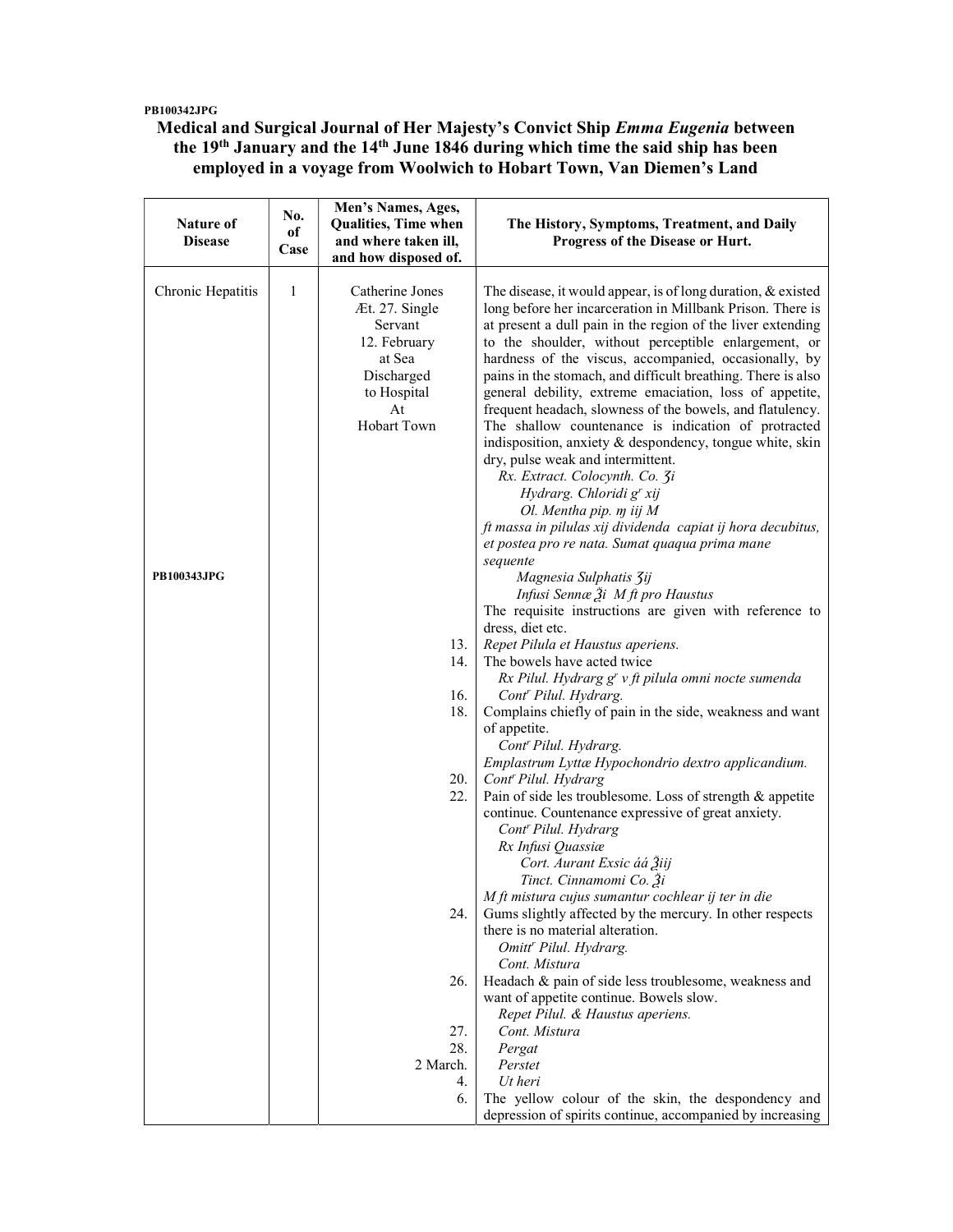|                    |           | debility and emaciation. The patient is quiet, well-          |
|--------------------|-----------|---------------------------------------------------------------|
|                    |           | behaved, and exceedingly attentive to the instructions she    |
|                    |           | from time to time receives. Skin dry, pulse quiet and         |
|                    |           | small.                                                        |
|                    |           | Repet. Pilul. Hydrarg.                                        |
|                    |           | Cont. Mistura                                                 |
|                    | 8.        | Cont. Mistura et Pil. Hydr.                                   |
|                    | 10.       |                                                               |
|                    | 12.       | Pergat<br>Perstet                                             |
|                    |           | Ut heri                                                       |
|                    | 14.       |                                                               |
|                    | 16.       | Ut antea                                                      |
|                    | 18.       | The slightest irregularity with reference to diet never fails |
|                    |           | to induce pain of stomach, flatulency, difficult breathing    |
|                    |           | and pain of right side. Bowels slow.                          |
| <b>PB100344JPG</b> |           | Omitt <sup>r</sup> Mistura et Pilul Hydrarg. per tempore, et  |
|                    |           | Repet. Pilul. aperiens & Haustus.                             |
|                    |           | Emplastrum Lyttæ Hypogastyrio dextro applicandrum.            |
|                    | 20.       | Pain of side relieved, pain of stomach & flatulency           |
|                    |           | continue.                                                     |
|                    |           | Rx Spiritis Aethesis Sulph 3fs                                |
|                    |           | Tinct. Opii<br>m x                                            |
|                    |           | $\tilde{\mathfrak{Z}}_i$<br>Aq. Menth. pip.                   |
|                    |           | M pro Haustus, bis, terve de die sumende.                     |
|                    | 22.       | Cont. Pilul. Hydr. et Haust.                                  |
|                    | 24        | Pergat                                                        |
|                    | 26.       | Perstet                                                       |
|                    | 28.       | Ut heri                                                       |
|                    | 30.       | Ut antea                                                      |
|                    | 2. April. | During the greater part of yesterday the patient continued    |
|                    |           | in a very exhausted state and repeatedly appeared about       |
|                    |           | to expire. The pulsation & respiration were, at times,        |
|                    |           | exceedingly faint, if not altogether imperceptible. The       |
|                    |           | gums are again affected, and today she complains, as          |
|                    |           | before, of weakness and want of appetite. Omitt'. Pil.        |
|                    |           | Hydrg. Cont. Haustus.                                         |
|                    |           | Emplastrum Lyttæ Hypochondrio dextro sternum                  |
|                    |           | applicandum.                                                  |
|                    | 4.        | Cont. Haustus                                                 |
|                    | 6.        |                                                               |
|                    |           | Pergat                                                        |
|                    | 8.        | Perstet                                                       |
|                    | 10.       | Ut heri                                                       |
|                    | 12.       | The pain of the side and the stomach are less troublesome,    |
|                    |           | but the patient continues in a state of distressing debility. |
|                    |           | Bowels slow.                                                  |
|                    |           | Omitt <sup>r</sup> Haustus.                                   |
|                    |           | Enema aperiens adhibendum, ey pro re nata utendum             |
|                    |           | Rx Infusi Quassiæ                                             |
|                    |           | Cort. Aurant áá Žiij                                          |
|                    |           | Tinct. Cinnam. Co.<br>3i                                      |
|                    |           | M ft Mistura cujuc capiat Cochlearia dua terquaterdie         |
|                    | 14.       | Cont". Mistura et Repet. Pilul. Hydrarg.                      |
|                    | 16.       | Pergat                                                        |
|                    | 18.       | Perstet                                                       |
|                    | 19.       | The Hepatic affection does not increase $\&$ appears to be    |
|                    |           | under control, but the weakness and emaciation are            |
|                    |           | undiminished, and lately the daily reply is 'want of          |
|                    |           | appetite, pain of stomach & flatulency. She has now a         |
|                    |           | great aversion to Arrowroot Sago etc. The diet to consist     |
|                    |           | of oatmeal gruel, rice, preserved potato & a small            |
|                    |           | allowance of preserved mutton.                                |
|                    |           |                                                               |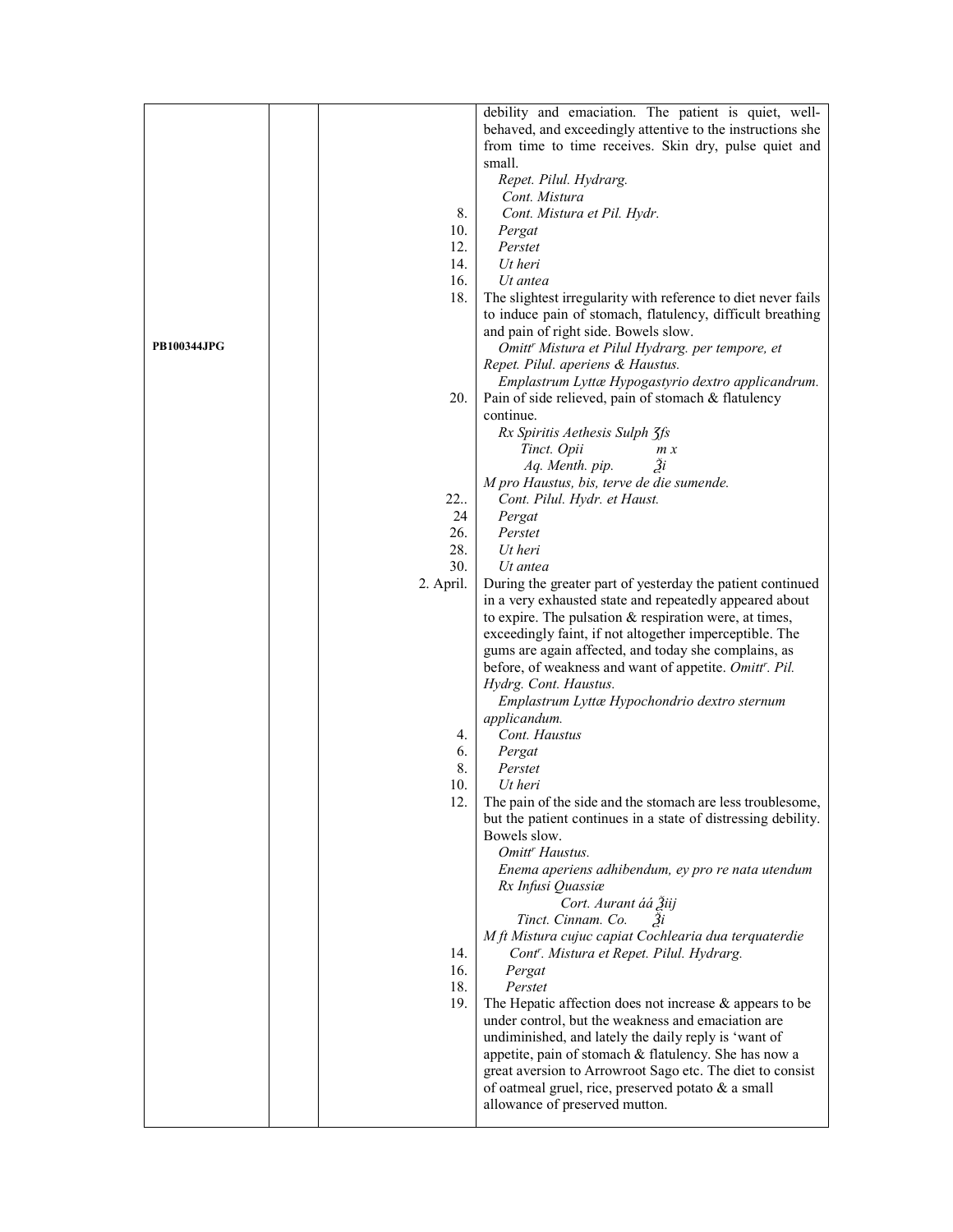|                    |         | Attention to warm clothing is strictly enforced, and              |
|--------------------|---------|-------------------------------------------------------------------|
|                    |         | sponging the body with warm water is readily employed,            |
| <b>PB100345JPG</b> |         | as well as frictions with the hand & with flannel.                |
|                    |         | Omitt <sup>r</sup> Mistura                                        |
|                    |         | Repet. Pilul. Hydrarg.                                            |
|                    |         | Rx Infus Gentianæ                                                 |
|                    |         | Tinct. Cinnamomi<br>Ѯi                                            |
|                    |         | Spiritus Aetheris Sulph 3fs                                       |
|                    |         |                                                                   |
|                    |         | M. ft. Mistura cujus capiat. ter in die cochlearia dua.           |
|                    | 20      | Cont <sup>r</sup> . Mistura et Pil. Hyd.                          |
|                    | 22      | Pergat                                                            |
|                    | 24      | Perset                                                            |
|                    | 26      | Ut heri                                                           |
|                    | 28      | Ut antea                                                          |
|                    | 30      | At the last visit last evening, it was not supposed the           |
|                    |         | patient would survive throughout the night, the mixture           |
|                    |         | was discontinued and an ounce of Port wine every two or           |
|                    |         | three hours was substituted.                                      |
|                    |         | Omitt <sup>r</sup> Pilul Hydrarg.                                 |
|                    | May 2   | Repet Mistura                                                     |
|                    |         | Cont <sup>r</sup> Vinum rub. et Frictio.                          |
|                    | 4       | Cont <sup>r</sup> Mistura frictio et vin rubrum                   |
|                    |         |                                                                   |
|                    | 6       | Pergat                                                            |
|                    | 8       | Perset                                                            |
|                    | 10      | Ut antea                                                          |
|                    | 12 May. | The extreme debility remains, and the patient often               |
|                    |         | continues in a state of insensibility, for two or more hours.     |
|                    |         | When sensible and interrogated her invariable reply is            |
|                    |         | weakness. The sponging with warm water and the                    |
|                    |         | frictions are continued daily, the enema occasionally and         |
|                    |         | the post wine in gruel according to circumstances, or             |
|                    |         | rather to symptoms.                                               |
|                    |         | Cont <sup>r</sup> Mistura                                         |
|                    | 14.     | Cont <sup>r</sup> Mistura frictio                                 |
|                    |         | vinumque rubrum.                                                  |
|                    | 16.     | Contin <sup>r</sup> Mistura etc                                   |
|                    |         | vinumque rubrum                                                   |
|                    |         | additione Quinæ Disulph. g' i tertia quaque hora.                 |
|                    | 18.     | Pergat                                                            |
|                    | 20.     | Perset                                                            |
|                    |         |                                                                   |
|                    | 22.     | Ut heri                                                           |
|                    | 24.     | General health and appetite considerably improved,                |
|                    |         | but the pain in the side today is troublesome. Omitt <sup>r</sup> |
|                    |         | Vinum rubrum Quinæ Disulph.                                       |
|                    |         | Cont <sup>r</sup> Mistura et frictio                              |
|                    |         | Rept. Pil. Hydrarg o.n.                                           |
|                    |         | Emplast. Lyttæ lateri applicandum.                                |
|                    | 26.     | Cont' Mist. et Pil. Hydrarg.                                      |
| <b>PB100346JPG</b> | 28 May. | Cont' Mist. et Pil. Hydrarg.                                      |
|                    | 30.     | Pergat                                                            |
|                    | June 1. | The general health, more especially the appetite, continues       |
|                    |         | slowly to improve, and today the patient was induced to           |
|                    |         | take a small allowance of rice, preserved mutton & potato.        |
|                    |         | Cont' Mist. frictio et Pilul Hydrargy.                            |
|                    | 3.      | Pergat                                                            |
|                    | 5.      |                                                                   |
|                    |         | Is able to be out of bed today and to walk across the             |
|                    |         | Hospital deck without assistance, but is still in a very          |
|                    |         | debilitated state.                                                |
|                    |         | Cont <sup>r</sup> Mistura etc                                     |
|                    | 7       | Discharged to Hospital at Hobart Town                             |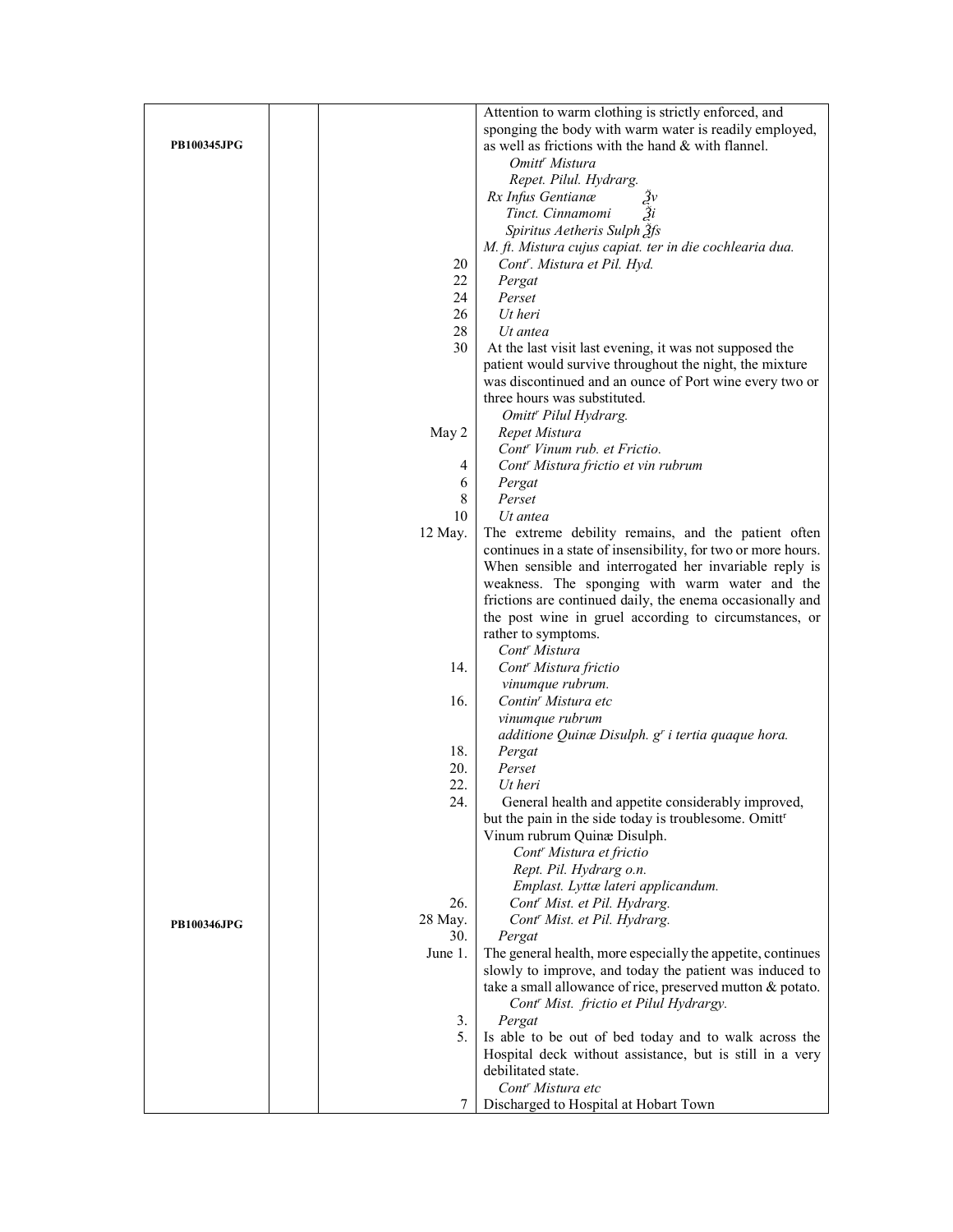| Paralysis<br>PB100347G | 2 | Hannah Burgess<br>Æt.29. Single<br>Prostitute<br>27. February<br>At Sea<br>Discharged to Colonial<br>Hospital<br>at<br><b>Hobart Town</b> | When this patient made her appearance on board at<br>Woolwich, she was labouring under a soft and inelastic<br>swelling of the lower extremities, of several months<br>duration, & subject to frequent & severe paroxysms of<br>Palpitation of the heart. According to her own statement<br>her health had been seriously injured by over exertion on<br>the Treadmill. When in the Infirmary at Millbank Prison,<br>it was more than once a subject of disputation, whether<br>she was in a fit state to be sent out of the country, that is<br>to say the two medical officers of the establishment came<br>to opposite conclusions on a subject, self evident to the<br>rest of the world. She has hitherto been able to walk about<br>& treated in her own berth. The treatment has consisted of<br>laxatives, diaphoretics, diuretics, warm salt water bath,<br>friction with flannel, camphorated spirit, careful<br>bandaging etc. Early this morning without any previous<br>indication she was suddenly attacked by a total loss of<br>power of motion of the lower extremities accompanied,<br>for several hours, by confusion of head and inability to<br>articulate. At present, however, there is nothing unusual<br>about the muscles of the eye or the mouth, and the memory<br>and judgement appear not to be affected.<br>Rx. Extract. Colocynth. Co<br>$\mathcal{I}$ i<br>Hydrarg. Chloride<br>$g^r x i j$<br>Antim. Potass- tartartis g' iij<br>Olei Menthæ pip.<br>m v<br>M ft massa in pilulas xij dividenda ij. pro re nata<br>sumend.<br>Rx Magnesia Sulph.<br>$\frac{3ij}{2i}$<br>Infusi Sennæ<br>M ft Haustus aperient. |
|------------------------|---|-------------------------------------------------------------------------------------------------------------------------------------------|--------------------------------------------------------------------------------------------------------------------------------------------------------------------------------------------------------------------------------------------------------------------------------------------------------------------------------------------------------------------------------------------------------------------------------------------------------------------------------------------------------------------------------------------------------------------------------------------------------------------------------------------------------------------------------------------------------------------------------------------------------------------------------------------------------------------------------------------------------------------------------------------------------------------------------------------------------------------------------------------------------------------------------------------------------------------------------------------------------------------------------------------------------------------------------------------------------------------------------------------------------------------------------------------------------------------------------------------------------------------------------------------------------------------------------------------------------------------------------------------------------------------------------------------------------------------------------------------------------------------------------------------------|
|                        |   |                                                                                                                                           | Rx Ammonia Sesquicarb.<br>$g'$ vj<br>Tinct. Cinnamom. Co<br>3ij<br>$\tilde{z}$<br>Aqua Menth. piperitæ<br>M ft Haustus man nocteque sumendus.<br>Habeat Balneum Calidum manuum de die in<br>diem.<br>Frictions with camphorated spirit, flour of mustard or                                                                                                                                                                                                                                                                                                                                                                                                                                                                                                                                                                                                                                                                                                                                                                                                                                                                                                                                                                                                                                                                                                                                                                                                                                                                                                                                                                                      |
|                        |   | 28<br>2 March<br>4<br>6<br>8                                                                                                              | flannel, twice daily.<br>Cont <sup>r</sup> Haustus etc<br>Pergat<br>Perstet<br>Ut heri<br>$Ut$ antea                                                                                                                                                                                                                                                                                                                                                                                                                                                                                                                                                                                                                                                                                                                                                                                                                                                                                                                                                                                                                                                                                                                                                                                                                                                                                                                                                                                                                                                                                                                                             |
|                        |   | 10                                                                                                                                        | Yesterday the patient became violently excited in the<br>course of a dispute with one of her fellow prisoners, a<br>more than usual violent paroxysm of palpitation of the<br>heart was the consequence, after which she continued in a<br>state of insensibility for several hours. She has been<br>particularly cautioned about a repetition of anything likely<br>to lead to similar results.                                                                                                                                                                                                                                                                                                                                                                                                                                                                                                                                                                                                                                                                                                                                                                                                                                                                                                                                                                                                                                                                                                                                                                                                                                                 |
|                        |   | 12.<br>14.<br>16.                                                                                                                         | Cont <sup>r</sup> Haustus, Balneum Calidum etc.<br>Pergat<br>Perstet<br>Last evening a very extraordinary scene was exhibited in                                                                                                                                                                                                                                                                                                                                                                                                                                                                                                                                                                                                                                                                                                                                                                                                                                                                                                                                                                                                                                                                                                                                                                                                                                                                                                                                                                                                                                                                                                                 |
|                        |   |                                                                                                                                           | the Prison in consequence of the close $\&$ sultry state of<br>atmosphere, and the sense of suffocation experienced by<br>almost all the women. The patient along with many others                                                                                                                                                                                                                                                                                                                                                                                                                                                                                                                                                                                                                                                                                                                                                                                                                                                                                                                                                                                                                                                                                                                                                                                                                                                                                                                                                                                                                                                               |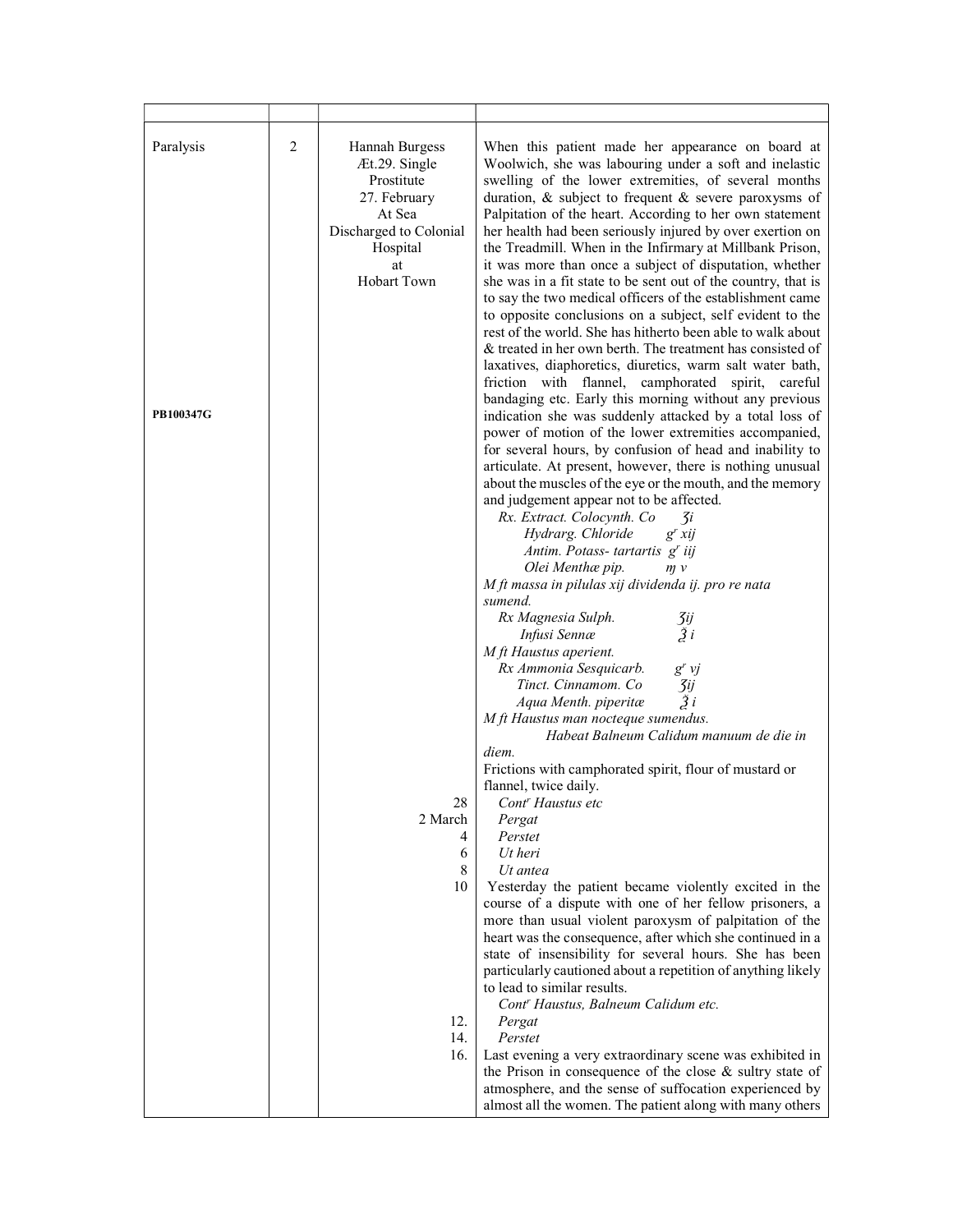|           |           | continued in a state of complete insensibility for several                                                              |
|-----------|-----------|-------------------------------------------------------------------------------------------------------------------------|
|           |           | hours. Many were crying, some vomiting, not a few in fits,<br>and all more or less alarmed. Cont''. Haustus etc.        |
|           | 18 March. | Pergat                                                                                                                  |
| PB100348G | 20.       | The œdematous swelling of the lower extremities is                                                                      |
|           |           | diminished, but the loss of the power of motion continues.                                                              |
|           |           | Every attention is paid to diet, the state of the bowels etc.<br>Cont. Haustus Balneum calidum etc.                     |
|           | 22        | Pergat                                                                                                                  |
|           | 24        | Perstet                                                                                                                 |
|           | 26        | Ut heri                                                                                                                 |
|           | 28        | Ut antea                                                                                                                |
|           | 30        | Owing to irritability and the violence of her temper it is                                                              |
|           |           | difficult to prevent the occurrence of the paroxysms of<br>palpitation of the heart, which are of a very distressing    |
|           |           | character and accompanied by a sense of approaching                                                                     |
|           |           | dissolution. It is at the same time, necessary to state that                                                            |
|           |           | these paroxysms are not unfrequently induced by the                                                                     |
|           |           | reckless proceedings of some of her own messmates.<br>Cont. medicina etc                                                |
|           | 3 April   | Pergat                                                                                                                  |
|           | 5         | Perstet                                                                                                                 |
|           | 7         | Ut heri                                                                                                                 |
|           | 9         | Ut antea                                                                                                                |
|           | 11        | The cataleptic attacks became more frequent as well as the                                                              |
|           |           | paroxysms of palpitation of the heart, and the appetite<br>fails. She has now an aversion to all the diet articles on   |
|           |           | board, with the exception of thick oatmeal gruel with                                                                   |
|           |           | sugar. The pulse is weaker and less frequent, the anasarca                                                              |
|           |           | of the lower extremities has disappeared, and the limbs                                                                 |
|           |           | have now the appearance of emaciation.                                                                                  |
|           |           | Omitt" Haustus et Balneum Calidum, assidue Cont"<br>Frictio. Omitt' quaque Pilul. Aperientes.                           |
|           |           | Rx. Infusi Gentiane<br>Зii                                                                                              |
|           |           | $--- C.$ Aurant. Sic. $\tilde{3}$ ii                                                                                    |
|           |           | Tinct. Cinnamomi Co.<br>$\ddot{3}$ ii                                                                                   |
|           |           | Quinæ Disulphatis<br>$g'$ $\nu$                                                                                         |
|           |           | M ft Mistura cujus capiat cochlearia ij ter quotidie<br>Rx. Magnesia Carbon<br>3fs                                      |
|           |           | Rhei Rad. Pulv.<br>$g^{r} x v$                                                                                          |
|           |           | Zingibus R. Pulv.<br>$g^r v$                                                                                            |
|           |           | M ft pulvis pro re nata sumendus                                                                                        |
|           | 14        | Sumat etiam Vini Rubri<br>$\tilde{a}$ <i>i</i> ter in die.<br>Cont' Mistura Vinum Rib. 3i                               |
|           | 16        | Pergat                                                                                                                  |
|           | 18        | Perstet                                                                                                                 |
|           | 20        | Ut heri                                                                                                                 |
|           | 22        | The patient has only had two paroxysms of palpitation                                                                   |
|           |           | since the $12th$ instant and the returns of suspension of<br>sensibility and voluntary motion become less frequent, but |
|           |           | great debility and despondency prevail, and she is                                                                      |
| PB100349G |           | frequently found in tears, "because she has become a                                                                    |
|           |           | burden to her messmates". Pulse weak, countenance                                                                       |
|           |           | expressive of suffering, appetite unimproved, bowels                                                                    |
|           |           | inclined to be slow, but regulated by the compound<br>Rhubarb powder. Upper surface of tongue white, edges              |
|           |           | red.                                                                                                                    |
|           |           | Cont medicina, frictio vinumque rubrum.                                                                                 |
|           | 24.       | Pergat                                                                                                                  |
|           | 26.       | Perstet                                                                                                                 |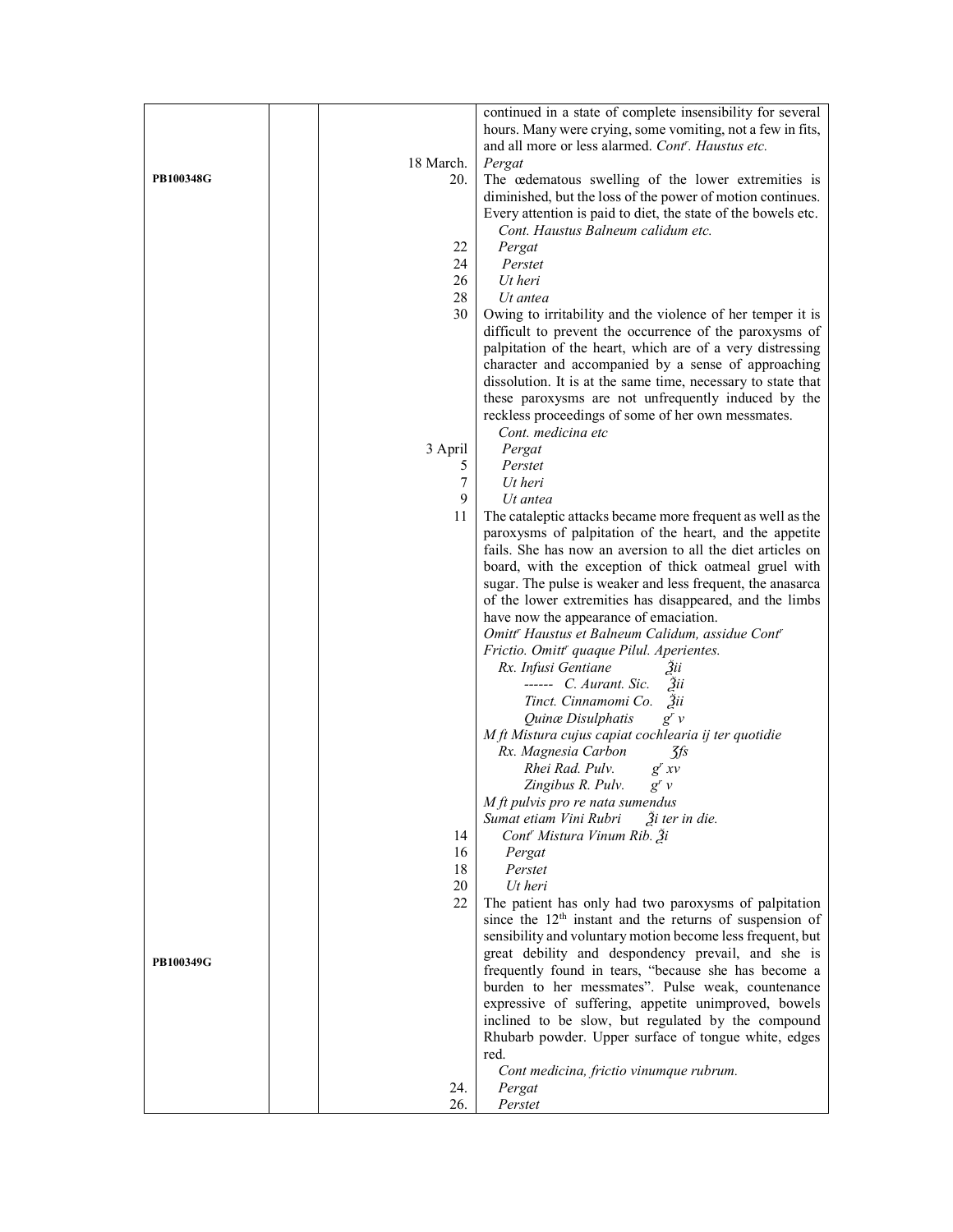|               |   | 28.                                | Ut heri                                                                                                                                                                                                                                                                                                                                                          |
|---------------|---|------------------------------------|------------------------------------------------------------------------------------------------------------------------------------------------------------------------------------------------------------------------------------------------------------------------------------------------------------------------------------------------------------------|
|               |   | May 2.                             | Appears very slowly to improve, but there is still great<br>debility, want of appetite and an aversion to every article<br>of diet on board. In lieu of Port wine two glasses of weak<br>brandy & water daily are substituted.<br>Cont <sup>r</sup> ceterus                                                                                                      |
|               |   | 5                                  | Pergat                                                                                                                                                                                                                                                                                                                                                           |
|               |   | 7                                  | Perstet                                                                                                                                                                                                                                                                                                                                                          |
|               |   | 9                                  | Ut heri                                                                                                                                                                                                                                                                                                                                                          |
|               |   | 11<br>13                           | Ut antea<br>The paroxysms of palpitation of the heart, though less<br>frequent, occasionally recur, but the cataleptic attacks<br>have nearly disappeared, and the appetite is considerably<br>improved. With reference to the power of motion of the<br>lower extremities, however, there is not the slightest<br>improvement.<br>Cont <sup>r</sup> Mistura etc |
|               |   | 16                                 | Pergat                                                                                                                                                                                                                                                                                                                                                           |
|               |   | 19                                 | Perstet                                                                                                                                                                                                                                                                                                                                                          |
|               |   | 22                                 | Ut heri                                                                                                                                                                                                                                                                                                                                                          |
|               |   | 25                                 | The appetite appears slowly to improve, and the<br>depression of spirits is diminished, in other respects there<br>is little alteration.<br>Cont <sup>r</sup> Mistura etc                                                                                                                                                                                        |
|               |   | 28                                 | Pergat                                                                                                                                                                                                                                                                                                                                                           |
|               |   | 31                                 | Perstet                                                                                                                                                                                                                                                                                                                                                          |
|               |   | June 3                             | Ut heri                                                                                                                                                                                                                                                                                                                                                          |
|               |   | 5                                  | The paroxysms of palpitation of the heart become less<br>frequent, the cataleptic symptoms and the despondency<br>have nearly disappeared, and the appetite is much<br>improved.                                                                                                                                                                                 |
|               |   |                                    | Cont <sup>r</sup> Mistura etc                                                                                                                                                                                                                                                                                                                                    |
|               |   | 7                                  | Discharged to Colonial Hospital at Hobart Town.                                                                                                                                                                                                                                                                                                                  |
| PB100350      |   |                                    |                                                                                                                                                                                                                                                                                                                                                                  |
| Ulceration of | 3 | Caroline Gardner<br>Æt. 28. Single | Since the day of embarkation Gardener has been attended<br>to in her own berth, in consequence of a foetid sanious                                                                                                                                                                                                                                               |
| Uterus        |   | Dressmaker                         | discharge from the vagina. The discharge has been daily                                                                                                                                                                                                                                                                                                          |
|               |   | 28 February                        | increasing and is now profuse. According to her own                                                                                                                                                                                                                                                                                                              |
|               |   | At Sea<br>D. dead                  | account she has long been subject to disease of the uterus,<br>and the discharge existed several months before her<br>imprisonment in Millbank. Today she is unable to be out<br>of bed, and her messmates now complain of the offensive                                                                                                                         |
|               |   |                                    | nature of the discharge by night. On this account she is                                                                                                                                                                                                                                                                                                         |
|               |   |                                    | sent into the Hospital. This is one of several cases that<br>ought not have been embarked, as any endeavour by<br>examination, to ascertain the nature the disease in a vessel                                                                                                                                                                                   |
|               |   |                                    | of this kind is utterly impracticable. The pulse does not<br>indicate the presence of acute disease, and since her                                                                                                                                                                                                                                               |
|               |   |                                    | appearance on board, she has not complained of pain, but                                                                                                                                                                                                                                                                                                         |
|               |   |                                    | always of weakness. The treatment hitherto has consisted                                                                                                                                                                                                                                                                                                         |
|               |   |                                    | of the tepid salt water bath, attention to the state of the<br>bowels, increasing regard to cleanliness, and for the                                                                                                                                                                                                                                             |
|               |   |                                    | purpose of supporting the strength, a generous diet, and                                                                                                                                                                                                                                                                                                         |
|               |   |                                    | the exhibition of tonics                                                                                                                                                                                                                                                                                                                                         |
|               |   |                                    | Rx. Magnesiæ Carbonatis.<br>Эi<br>Rhei Rad. Pulveris<br>gr xv                                                                                                                                                                                                                                                                                                    |
|               |   |                                    | Zingibus Ras. Pulv.<br>$g'$ $\nu$                                                                                                                                                                                                                                                                                                                                |
|               |   |                                    | M ft pulvis pro re nata sumendus.                                                                                                                                                                                                                                                                                                                                |
|               |   |                                    | Žν<br>Rx. Infusi Gentianæ                                                                                                                                                                                                                                                                                                                                        |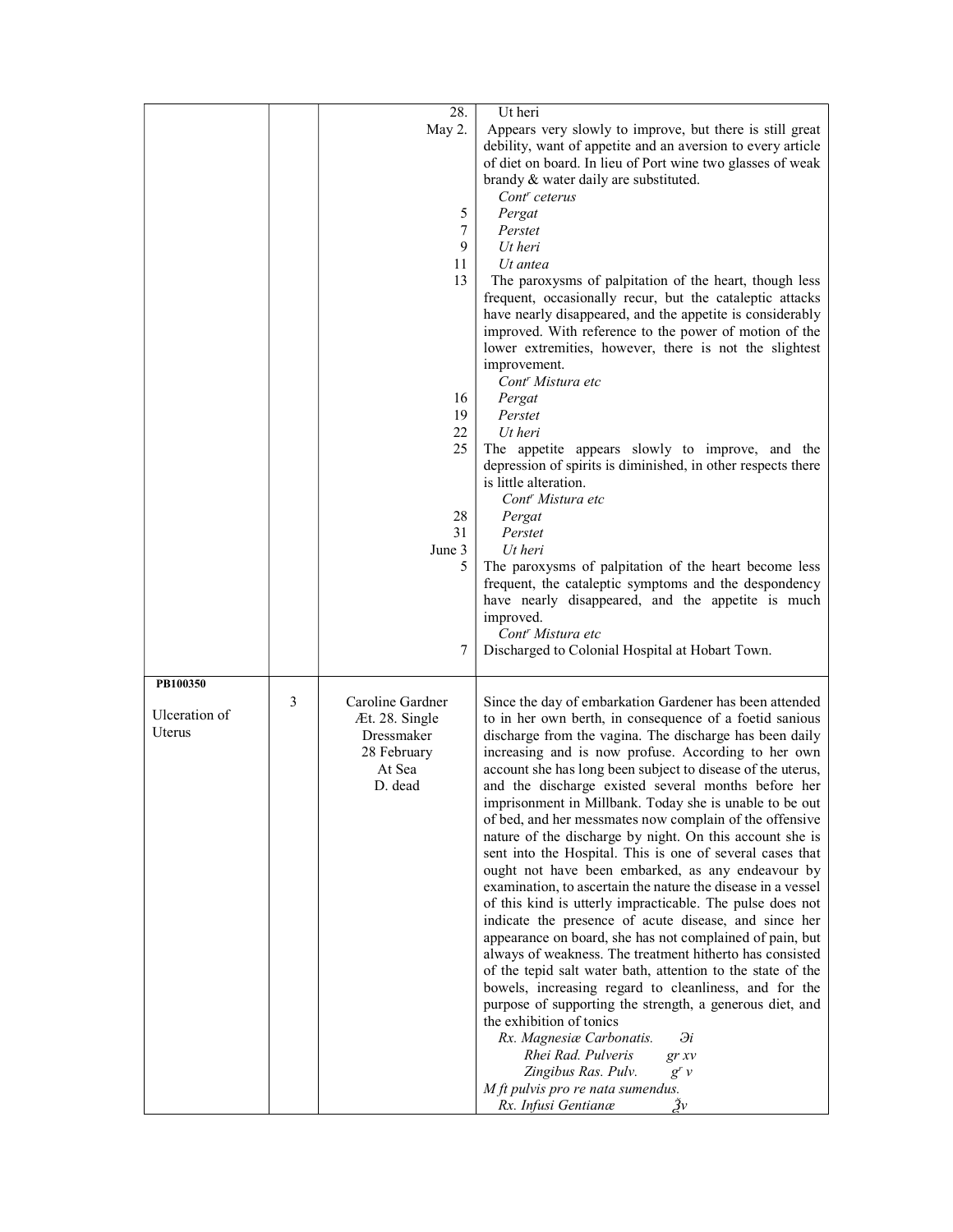| PB100351 JPG                |   | 2 March.<br>3.<br>5.<br>6.<br>7.<br>8.                                       | $\overline{\tilde{z}^i}$<br>Tinct. Cinnam. Co.<br>Quinæ Disulphatis<br><b></b><br>3i<br>Acid. Sulph. dilute.<br>M ft mistura cujuc sumat cochlearia duo ter quotidie.<br>Rx. Liquor. Plumbi Diacet.<br>3i<br>Ži<br>Aceti Communis<br>Aquæ Puræ<br><i>Oj</i><br>M ft Injectio sæpe utenda Balneum tepidum marinum de<br>die in diem.<br>Vini Rubri Ži bisquotidie<br>Cont <sup>r</sup> Mistura etc<br>She is now so weak as to be wholly confined to bed, but<br>she is quite free of pain or, in her own words, "were it<br>not for the weakness I would be well".<br>Repet <sup>r</sup> Vini Rubri ter quoindie<br>Cont <sup>r</sup> Ceteras<br>The debility appears to increase, the discharge is profuse<br>and very offensive, and when interrogated the invariable<br>reply is "nothing but weakness, no pain".<br>Cont <sup>r</sup> Mistura etc<br>There is today considerable irritability of stomach, and she<br>is said to have vomited several times during the night.<br>When left alone she continues to doze and has an aversion<br>to be disturbed. In addition to the Port wine, to have a little<br>warm Brandy & water every two hours.<br>Omitt <sup>r</sup> Balneum tepidum.<br>Emplastrum Lyttæ Epigastrio applicandum<br>Cont <sup>r</sup> Mistura etc<br>Although evidently sinking she is quite sensible, and only<br>alludes to the increasing weakness. Pulse feeble, eyes dull,<br>extremities becoming cold. Sinapisms to be applied to the<br>soles of the feet and the patient to be allowed as much<br>wine or brandy & water as she may be disposed to take.<br>She expired at 4 A.M. and up to two o'clock retained all<br>her faculties unimpaired. The transition from one state of<br>existence to the other was unremarkably easy, and without<br>the slightest approach to suffering. |
|-----------------------------|---|------------------------------------------------------------------------------|----------------------------------------------------------------------------------------------------------------------------------------------------------------------------------------------------------------------------------------------------------------------------------------------------------------------------------------------------------------------------------------------------------------------------------------------------------------------------------------------------------------------------------------------------------------------------------------------------------------------------------------------------------------------------------------------------------------------------------------------------------------------------------------------------------------------------------------------------------------------------------------------------------------------------------------------------------------------------------------------------------------------------------------------------------------------------------------------------------------------------------------------------------------------------------------------------------------------------------------------------------------------------------------------------------------------------------------------------------------------------------------------------------------------------------------------------------------------------------------------------------------------------------------------------------------------------------------------------------------------------------------------------------------------------------------------------------------------------------------------------------------------------------------------------------------------------|
| Coma<br><b>PB100352 JPG</b> | 4 | Sophia Arthur<br>Æt. 25 Single<br>Prostitute<br>2 March. At Sea.<br>D. Dead. | On the night of the 27 <sup>th</sup> ult. about an hour before daylight,<br>an indescribable scene of horrid uproar and confusion was<br>created by the whole of the Prisoners, yelling fire, fire in<br>consequence of a rapid succession of vivid flashes of<br>lightening reflected from a variety of bright tin and pewter<br>utensils hanging in Hospital on pegs. The first to give the<br>alarm, is one of the steadiest and best behaved women on<br>board, who starting suddenly from sleep actually fancied<br>the vessel was on fire, as did everybody on board, on first<br>hearing the screams, made more terrible & appalling by<br>the darkness of the night. Owing to the fright, in this way<br>occasioned, many of the women became ill and, for, some<br>time, unable to be out of bed. During the usual inspection<br>of the Prison, S. Arthur was this day found in bed and in<br>consequence of the complete prostration of strength and<br>the depressed state of the pulse, she was instantly removed<br>to the Hospital. On being interrogated she said "I am very<br>weak and I have been very unwell, ever since the fright".<br>The principal symptoms are, utter prostration of strength,<br>unusual depression of spirits, aversion to motion and<br>speech, and perfect indifference to everything going on                                                                                                                                                                                                                                                                                                                                                                                                                                                                                 |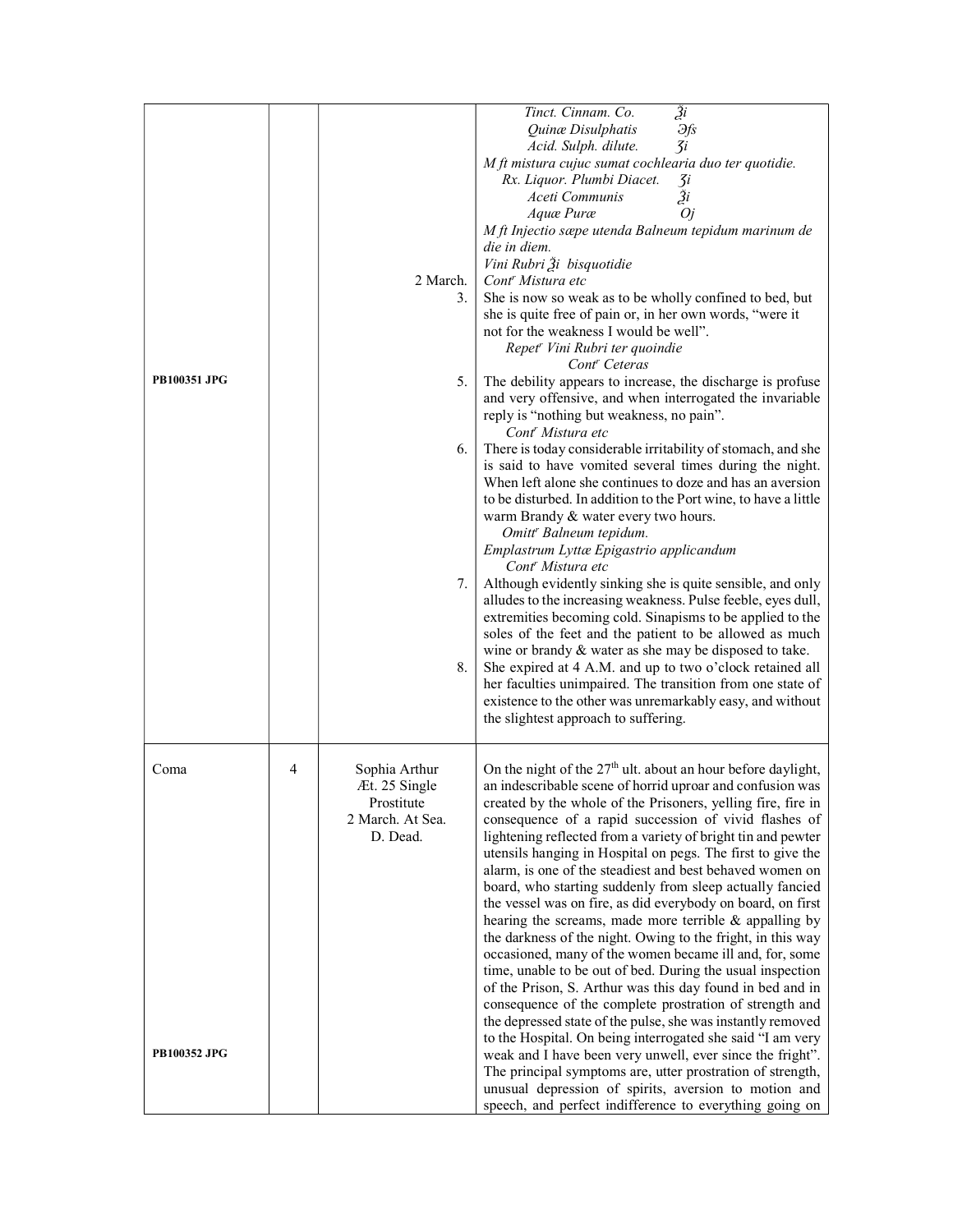|              |   |                   | around her. Pupils dilated, tongue white, skin hard & dry,  |
|--------------|---|-------------------|-------------------------------------------------------------|
|              |   |                   | pulse small and quick.                                      |
|              |   |                   | Rx Magnesia Carbonat<br>$\mathcal{J}\mathit{fs}$            |
|              |   |                   | $\partial i$<br>Rhei Rad Pulv                               |
|              |   |                   | Zingiber. R. Pulv.<br>gr v                                  |
|              |   |                   | M ft pulvis statim sumendus                                 |
|              |   |                   | dua hora postea.                                            |
|              |   |                   | Rx Mistura Camphoræ                                         |
|              |   |                   | Žvfs<br>Žfs<br>Spirit. æther. Sulph                         |
|              |   |                   | <b><i><u>3iij</u></i></b><br>Tinct. Cinnam. Co.             |
|              |   |                   | Antim. Potass. Tart.<br>$\overline{3}j$                     |
|              |   |                   | M ft Mistura cujus capiat Cochlearia dua ter quotidie.      |
|              |   |                   | Affusie tepida de die in diem.                              |
|              |   | 3.                | The patient was perfectly quiet and appeared to sleep       |
|              |   |                   | during the whole of the night. She has not, however,        |
|              |   |                   | uttered a word since last evening and this morning is quite |
|              |   |                   | unconscious of everything done or said to her.              |
|              |   |                   | Cont <sup>r</sup> Mistura additione                         |
|              |   |                   |                                                             |
|              |   |                   | Ammonia Sesquicarbon<br>Зfs                                 |
|              |   |                   | Sumat Vini rubri Ži sumenda quaque hora.                    |
|              |   | 4.                | She continues in a state of complete insensibility & since  |
|              |   |                   | her admission into the Hospital has not evinced a desire    |
|              |   |                   | for anything but swallows without difficulty Sago, Arrow-   |
|              |   |                   | root & wine etc.                                            |
|              |   |                   | Assidue Cont' Mistura quater quotidie et Vin. Rub. ad       |
|              |   |                   | libitum.                                                    |
|              |   | 5.                | The patient lies in quite a motionless state $\&$ seems to  |
|              |   |                   | breath without difficulty, and although no fatal symptom    |
|              |   |                   | has made its appearance, it is not possible any case can be |
|              |   |                   | more hopeless. In addition to the Port wine she is allowed  |
|              |   |                   | as much warm brandy & water as she may seem disposed        |
|              |   |                   | to take.                                                    |
|              |   |                   | Cont <sup>r</sup> Mistura etc.                              |
|              |   | 6.                | At 8. last evening, inability to swallow, coldness of the   |
|              |   |                   | extremities, and an intermittent pulse were perceptible.    |
|              |   |                   | Sinapisms containing red pepper had been previously         |
|              |   |                   | applied to the soles of the feet, but she gradually became  |
|              |   |                   | worse till 4.15. A.M. when she calmly expired.              |
|              |   |                   |                                                             |
| PB100353 JPG |   |                   |                                                             |
|              | 5 | M.A. Dyason       | It would appear that Dyason has long laboured under an      |
| Leucorrhœa   |   | Æt. 24. Single    | offensive discharge from the vagina, and that she had been  |
|              |   | Prostitute        | under treatment at Millbank Prison. Although her name       |
|              |   | 10 March at Sea   | does not, until now, appear on the Sick list she has been   |
|              |   | Discharged to the | daily attended to in her own berth, in consequence of       |
|              |   | Colonial Hospital | lassitude, pains in the loins, loss of strength & appetite, |
|              |   | At Hobart Town    | occasional faintings and great depression of spirits. Pulse |
|              |   |                   | weak & irregular, eyes dull, tongue white, skin hard & dry, |
|              |   |                   | countenance pale. Today there is a diminution of the        |
|              |   |                   | power of motion of the power of motion of the lower         |
|              |   |                   | extremities and she is now quite unable to walk or stand    |
|              |   |                   | without assistance. This poor, well-behaved patient must    |
|              |   |                   | have been singularly unfortunate as eleven out of twelve    |
|              |   |                   | medical men, forming a Board for the purpose, would         |
|              |   |                   | have pronounced her to be in a very unfit state to be sent  |
|              |   |                   | on board a female convict ship where there is no            |
|              |   |                   | possibility of examining & properly attending to diseases   |
|              |   |                   | of the Vagina & Uterus.                                     |
|              |   |                   | Rx Pilul. Rhei Co. ix pro re nata sumat.                    |
|              |   |                   | Rx Infusi Gentianæ<br>$\Im v$                               |
|              |   |                   |                                                             |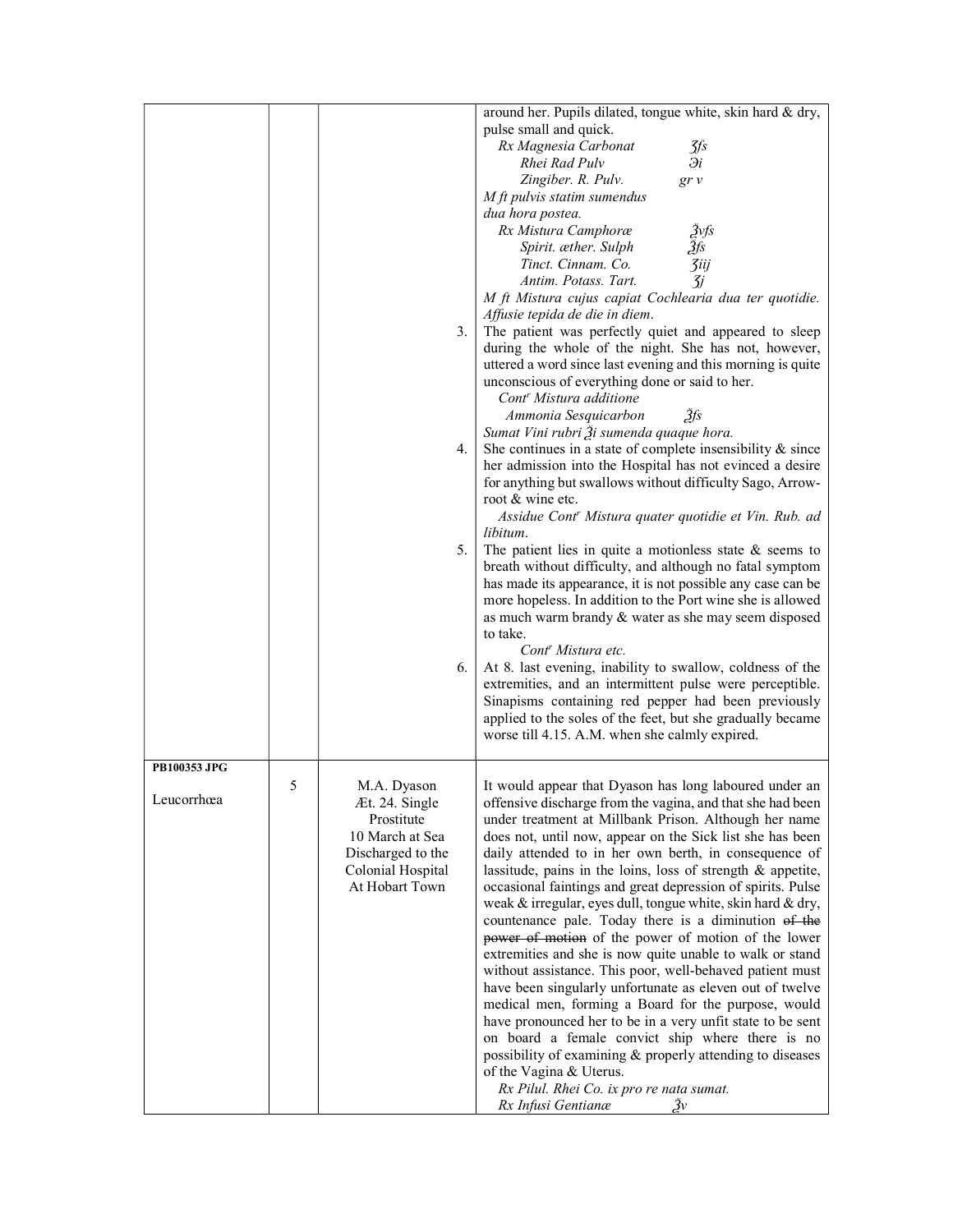|                     |            | Ži<br>Tinct. Cinnamomi Co.                                    |
|---------------------|------------|---------------------------------------------------------------|
|                     |            | Acid Sulph. dilute.<br>Jfs                                    |
|                     |            | Quinæ disulphat.<br>$g'$ $\nu$                                |
|                     |            | M ft mistura cujus sumat $\tilde{A}$ i ter quotidie           |
|                     |            | Rx. Liquor Plumb Diacet<br>3i                                 |
|                     |            | $\tilde{3}i$<br>Aceti communis                                |
|                     |            | Aqua Puræ<br>Oj                                               |
|                     |            | M ft Injectio sæpe utenda                                     |
|                     |            | Vini Rubri Ži bis de die.                                     |
|                     |            | Balneum marinum calidum de die in diem.                       |
|                     |            | Diet. Rice, preserved potato, and preserved meats.            |
|                     | 12.        | Cont <sup>r</sup> Mistura etc.                                |
|                     | 14.        | Pergat                                                        |
|                     | 16.        | Owing to the close and sultry state of the prison last night, |
|                     |            | Dyason together with many others continued in a state of      |
|                     |            | complete insensibility for several hours, in spite of the     |
|                     |            | application of the usual stimulants.                          |
|                     |            | Cont <sup>r</sup> Mistura etc.                                |
|                     | 18.        | Pergat                                                        |
|                     | 20.        | Perstet                                                       |
|                     | 22.        | Continues unable to move without assistance, and there is,    |
|                     |            | if any, but little improvement in the general health.         |
|                     | 25.        | Cont <sup>r</sup> Mistura etc.                                |
|                     | 28.        | Pergat                                                        |
|                     | 31. March. | Perstet                                                       |
| <b>PB100354 JPG</b> | 2 April    | Ut heri                                                       |
|                     | 5.         | Ut antea                                                      |
|                     | 7.         | For the last two or three days she has been labouring         |
|                     |            | under great depression of spirits and an unusual state of     |
|                     |            | restlessness, by day as well as night, and was not            |
|                     |            | unfrequently found in tears. Yesterday afternoon she          |
|                     |            | became unconscious of everything going on around her,         |
|                     |            | and with her eyes open & fixed, she remained in a state of    |
|                     |            | complete insensibility for several hours. General frictions   |
|                     |            | were employed without apparent advantage, and the             |
|                     |            | application of vinegar, ammonia etc to the nostrils           |
|                     |            | produced no sensible effect. Today she is able to move the    |
|                     |            | toes and bend the knee, but she is altogether unable to get   |
|                     |            | out of bed, or when out, to stand without assistance.         |
|                     |            | Rx. Mist Camphoræ<br>$\mathfrak{z}_i$                         |
|                     |            | Vin Antim.potas. tart<br>3ii                                  |
|                     |            | Tinct. opii<br>m xx                                           |
|                     |            | Ammon. Sesquicarb.<br>$g^{r}$ x                               |
|                     |            | M ft Haustus hora decubitus sumendus                          |
|                     |            | Rx. Spiritus Camphoræ<br>3ii                                  |
|                     |            | Pro embrocatione bis de die utenda.                           |
|                     |            | Cont <sup>r</sup> Mistura, Vinum rubrum, Injectio etc.        |
|                     | 9.         | Cont <sup>r</sup> Mistura etc                                 |
|                     | 11.        | Pergat                                                        |
|                     | 13.        | Perstet                                                       |
|                     | 15.        | Ut heri                                                       |
|                     | 17.        | Ut antea                                                      |
|                     | 19.        | The cataleptic paroxysms came occasionally but are of         |
|                     |            | shorter duration than formerly. Appetite rather improved      |
|                     |            | but variable. There is not, however, the slightest            |
|                     |            | improvement with reference to the diminished power of         |
|                     |            | motion of the lower extremities. Assidue Cont' omnes.         |
|                     | 22.        | Pergat                                                        |
|                     | 25.        | Perstet                                                       |
|                     | 28.        | Ut heri                                                       |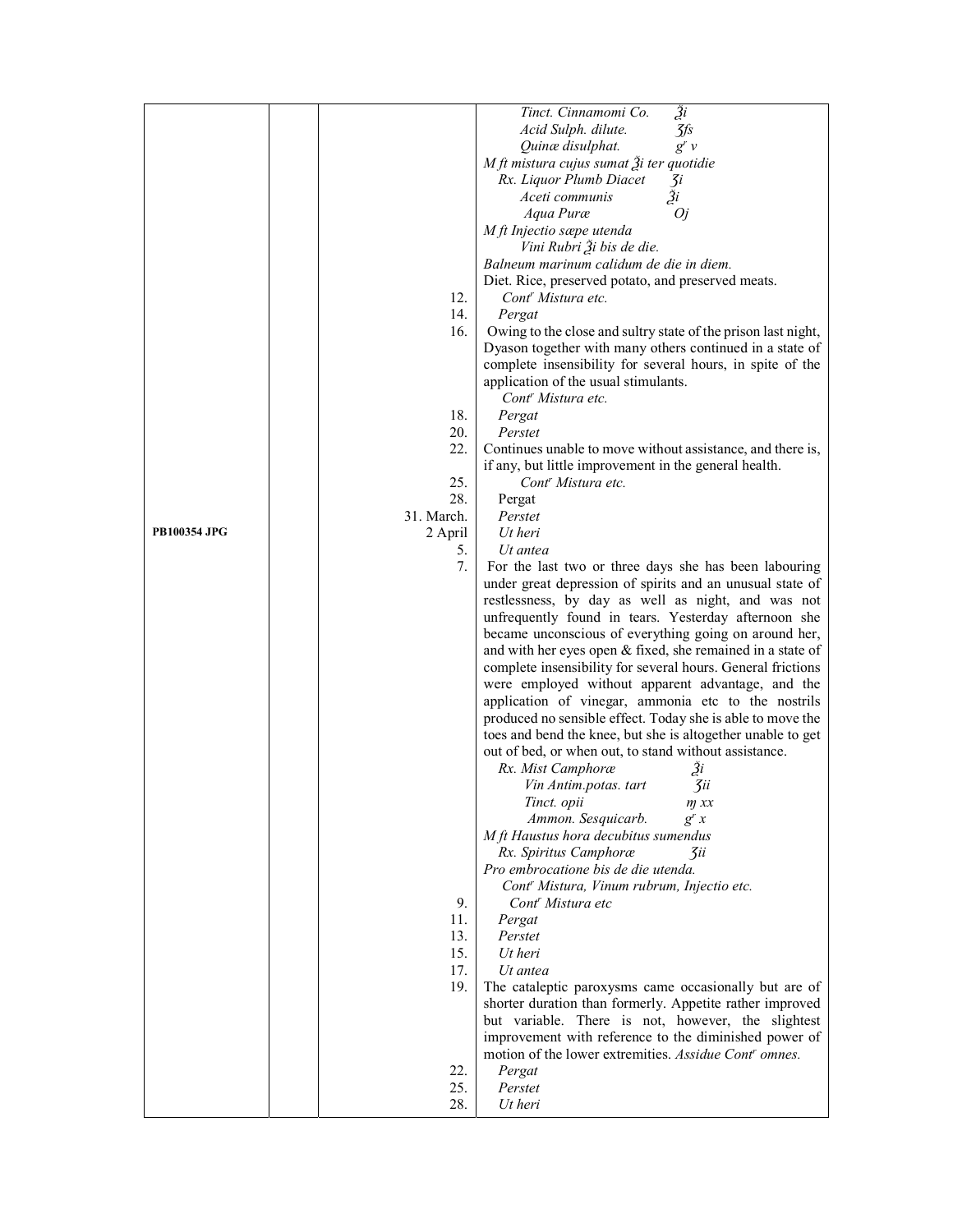| <b>PB100355 JPG</b>                           |   | 30.<br>2. May<br>5.<br>8.<br>10.<br>11.<br>14.<br>16.<br>19.<br>22.<br>25.<br>28<br>1 June.<br>3.<br>5. | Ut antea<br>The discharge from the vagina continues unabated, and<br>when standing by her bedside the smell occasionally is<br>very offensive, should inattention to cleanliness for a short<br>time, take place. The paroxysms of insensibility diminish<br>in frequency and duration. The lower extremities present<br>no unusual external appearance but the loss of the power<br>of motion is unchanged. Appetite slightly improved.<br>Cont <sup>r</sup> Mistura etc<br>Pergat<br>Perstet<br>Ut heri<br>Ut antea<br>She complains principally of the weakness, which, it<br>would appear, is slowly increasing, with a tendency to<br>syncope and sickness of the stomach.<br>Omitt' mistura sumatque<br>Vini Rubri Ži quarter quotidie<br>Cont <sup>r</sup> ceteras<br>Pergat<br>Perstet<br>Ut heri<br>$Ut$ antea<br>Discharge from vagina unchanged, as well as the loss of<br>power of the lower extremities, appetite rather improved,<br>depression of spirits greatly abated, together with the<br>restlessness by night.<br>Cont <sup>r</sup> Haustus etc.<br>Pergat<br>Perstet<br>Ut heri                                                                                                                                                                                        |
|-----------------------------------------------|---|---------------------------------------------------------------------------------------------------------|-----------------------------------------------------------------------------------------------------------------------------------------------------------------------------------------------------------------------------------------------------------------------------------------------------------------------------------------------------------------------------------------------------------------------------------------------------------------------------------------------------------------------------------------------------------------------------------------------------------------------------------------------------------------------------------------------------------------------------------------------------------------------------------------------------------------------------------------------------------------------------------------------------------------------------------------------------------------------------------------------------------------------------------------------------------------------------------------------------------------------------------------------------------------------------------------------------------------------------------------------------------------------------------------------|
| Phthisis<br>Pulmonalis<br><b>PB100356 JPG</b> | 6 | 7<br>Elizabeth Todd<br>Æt. 34. Single<br>Prostitute<br>5 March at Sea<br>D. Dead.<br>17.<br>19.<br>21.  | Discharged to Colonial Hospital at Hobart Town.<br>This patient has been under treatment in her own berth<br>ever since her appearance on board, in consequence of<br>pain in the chest, troublesome cough, and difficult<br>breathing. She laboured under these symptoms long<br>before her incarceration in Millbank Prison. In addition to<br>these, there are now, great debility, emaciation, purulent<br>expectoration, and daily febrile exacerbations.<br>Countenance cadaverous, eyes hollow, neck long, chest<br>narrow, lower extremities œdematous. Acknowledges<br>having led a very dissipated life for several years. The<br>cause of a patient of this description being sent away on<br>so long a voyage, encompassed by so many<br>inconveniences, is not, by any means obvious, now<br>especially, as the hopeless nature of her case, must have<br>been quite apparent. Every attention, since embarkation,<br>has been paid to clothing, diet, state of the bowels etc.<br>Rx Muc. G. Acaciæ<br>Žvij<br>Tinct. Scillæ<br>Ѯfs<br>---- Digitalis<br>3ij<br>$---$ Opii<br>$\mathcal{Z}$ i<br>M ft Mistura, Cochlearia duo ter quotidie sumenda.<br>Rx. Pulv. Ipecac. Co.<br>$g^{r}xy$<br>per pulvere omni nocte sumenda.<br>Cont <sup>r</sup> . Mistura et Pulvis<br>Pergat |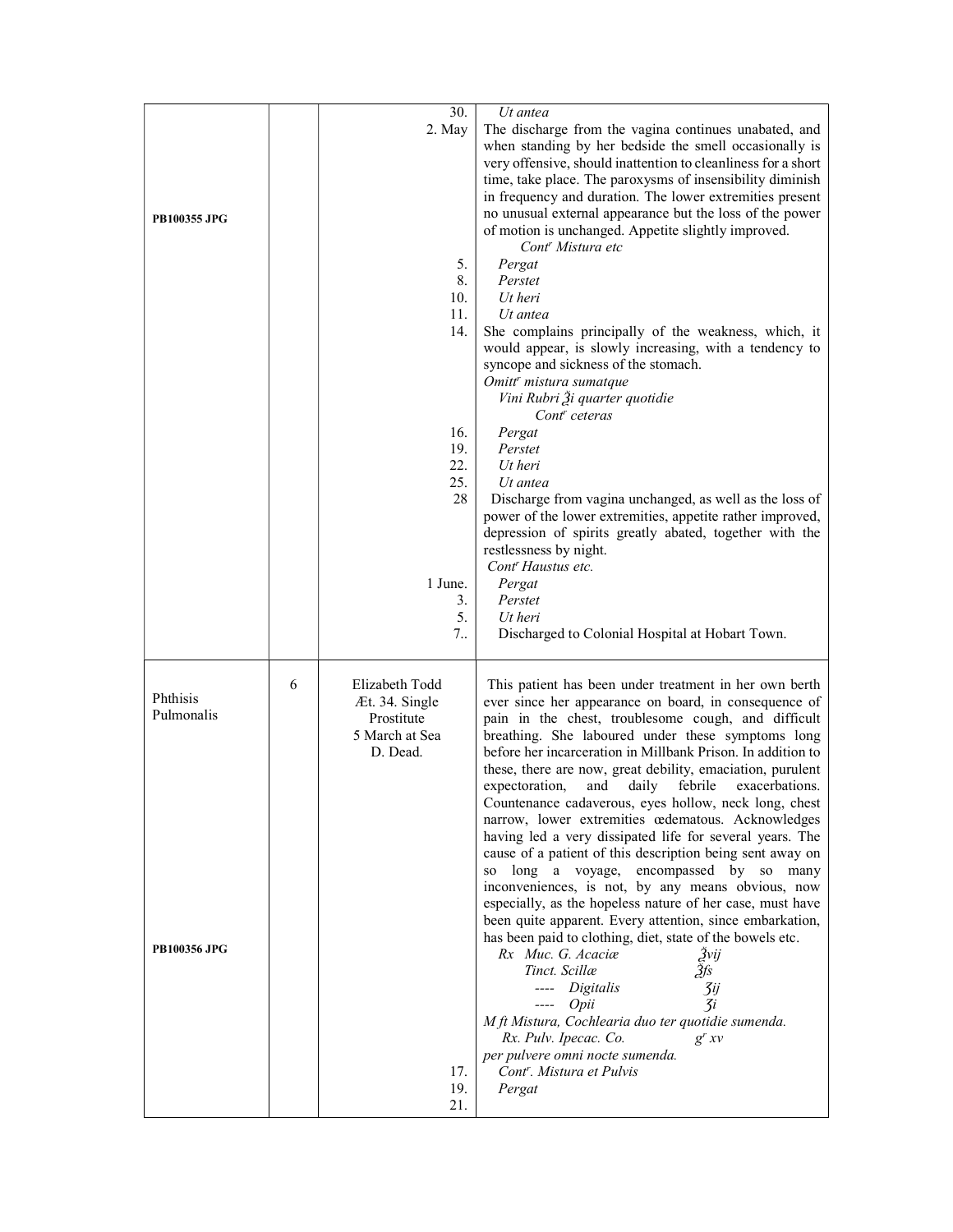|                    |          | She has hitherto been able to walk about, but today,                                                        |
|--------------------|----------|-------------------------------------------------------------------------------------------------------------|
|                    |          | owing to weakness and emaciation she is quite unable to                                                     |
|                    |          | be out of bed.                                                                                              |
|                    | 23.      | Cont <sup>r</sup> . Mistura etc.                                                                            |
|                    | 25.      | Pergat                                                                                                      |
|                    | 27.      | Perstet                                                                                                     |
|                    | 29.      | Ut heri                                                                                                     |
|                    | 31.      | Ut antea                                                                                                    |
|                    |          | The weakness and the emaciation increase, and the                                                           |
|                    |          | breathing becomes more difficult. The cough is more                                                         |
|                    |          | troublesome by night and the yellowish, viscid caput                                                        |
|                    | 2 April. | oration is more profuse. Cont <sup>r</sup> . Mistura etc.                                                   |
|                    | 4.       | Pergat                                                                                                      |
|                    | 6.       | Perstet                                                                                                     |
|                    | 8.       | Ut heri                                                                                                     |
|                    | 10.      | Ut antea                                                                                                    |
|                    |          | Frequent liquid evacuations by stool during the night,                                                      |
|                    |          | preceded by the usual febrile exacerbation and followed                                                     |
|                    |          | by a profuse & harassing flow of sweat.                                                                     |
|                    |          | Omitt <sup>r</sup> Pulv. Cont. Mist.                                                                        |
|                    |          | Rx. Mistura Cretæ<br>Ži                                                                                     |
|                    |          | $\mathcal{I}$ i<br>Tinct. Catechu                                                                           |
|                    |          | $---$ Opii<br>$m$ $xx$                                                                                      |
|                    | 13.      | M ft Haustus pro re nata sumendus.                                                                          |
|                    | 15.      | Cont <sup>r</sup> . Mist. et Haust.                                                                         |
|                    | 17.      | Pergat                                                                                                      |
|                    | 19.      | Perstet                                                                                                     |
|                    |          | The bowels are again apparently regular, but the debility                                                   |
|                    |          | and the emaciation gradually increase, aggravated by the                                                    |
|                    |          | distressing influence of the night sweats.                                                                  |
|                    |          | Omitt <sup>r</sup> . Haustus                                                                                |
|                    |          | Cont <sup>r</sup> . Mistura                                                                                 |
|                    |          | $\tilde{a}$<br>Rx. Infusi Lini                                                                              |
|                    |          | Acid. Sulph. dil.<br>m x v                                                                                  |
|                    |          | Tinct. Opii<br>m x                                                                                          |
|                    | 21.      | M ft Haustus hora somni sumendus.                                                                           |
|                    | 23.      | Cont <sup>r</sup> . Mistura etc.                                                                            |
|                    | 25.      | Pergat                                                                                                      |
|                    | 27.      | Perstet                                                                                                     |
|                    | 29.      | Ut heri                                                                                                     |
|                    | 2 May.   | Ut antea                                                                                                    |
| <b>PB100357JPG</b> |          | The looseness has returned, and the weakness occasioned                                                     |
|                    |          | by the frequent discharges together with the colliquative<br>sweating is today most apparent & distressing. |
|                    |          | Omitt <sup>r</sup> Haust. Acid. Sulph.                                                                      |
|                    |          | Cont <sup>r</sup> Mistura                                                                                   |
|                    |          | Rx Plumbi Diacutabis<br>$g'$ ij                                                                             |
|                    |          | Pulv, Opii<br>$g^{r}$ i                                                                                     |
|                    |          | Confect. Aromat q.s.                                                                                        |
|                    | 4.       | M ft Pilula sexta quaque hora sumenda.                                                                      |
|                    | 6.       | Cont <sup>r</sup> . Mist. et Pilula                                                                         |
|                    |          | The looseness and the night sweats continue, the cough is                                                   |
|                    |          | troublesome, and the expectoration, occasionally tinged                                                     |
|                    |          | with blood, is now unusually tenacious.                                                                     |
|                    | 8.       | Cont <sup>r</sup> . Mistura etc.                                                                            |
|                    | 10.      | Pergat                                                                                                      |
|                    |          | The debility and the emaciation rapidly increase, and the                                                   |
|                    |          | symptoms of approaching dissolution are too evident. The                                                    |
|                    |          | looseness is unabated.                                                                                      |
|                    |          | Cont <sup>r</sup> . Mistura etc                                                                             |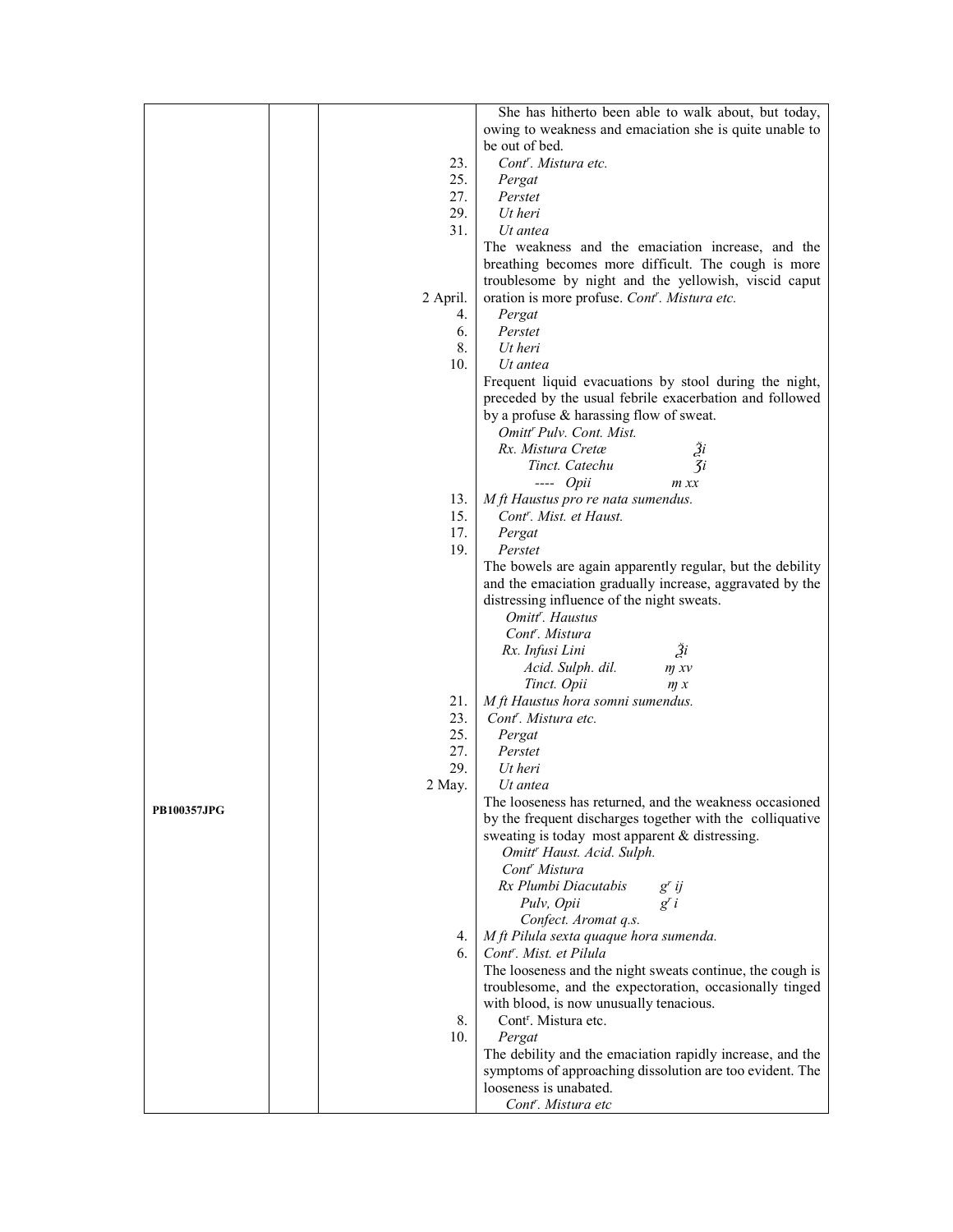|                                 |        | 11.<br>12.<br>15.                                                                                                                                        | Habeatque vinum rubrum ad libitum.<br>Pergat<br>The patient is quite insensible and the extremities are<br>becoming cold.<br>Expired at 9.10 P.M.                                                                                                                                                                                                                                                                                                                                                                                                                                                                                                                                                                                                                                                                                                                                                                                                                                                                                                                                                                                                                                                                                                                                                                                                                                                                                                                                                                                                              |
|---------------------------------|--------|----------------------------------------------------------------------------------------------------------------------------------------------------------|----------------------------------------------------------------------------------------------------------------------------------------------------------------------------------------------------------------------------------------------------------------------------------------------------------------------------------------------------------------------------------------------------------------------------------------------------------------------------------------------------------------------------------------------------------------------------------------------------------------------------------------------------------------------------------------------------------------------------------------------------------------------------------------------------------------------------------------------------------------------------------------------------------------------------------------------------------------------------------------------------------------------------------------------------------------------------------------------------------------------------------------------------------------------------------------------------------------------------------------------------------------------------------------------------------------------------------------------------------------------------------------------------------------------------------------------------------------------------------------------------------------------------------------------------------------|
| Diarrhoea<br><b>PB100358JPG</b> | $\tau$ | Matilda Groves<br>Æt. 26 Single<br>Steel Pin Maker<br>2. April at Sea<br>D. Cured<br>3.<br>5.<br>6.<br>7.<br>8.<br>9.<br>10.<br>11.<br>13.<br>14.<br>15. | Frequent liquid discharges by stool, accompanied by<br>griping & flatulence, together with a sense of weight and<br>uneasiness in the lower part of the abdomen, and<br>tenderness on pressure. Countenance pale and expressive<br>of anxiety & suffering. She has, it would appear, long been<br>subject to similar attacks, and has been several times under<br>treatment for the same disease since embarkation.<br>Эi<br>Rx. Pulv. Ipecac.<br>Antim. Potass. tart<br>gr i<br>$M$ ft pro emetica<br>Žij<br>Ži<br>Rx. Magnesiæ Sulph.<br>Aqua Menth. pip.<br>M ft Haustus statim sumend.<br>Žvfs<br>Rx. Mistura Creta<br>Žiij<br>Tinct. Catechu<br>$\overline{3}i$<br>Opii<br>$\qquad \qquad - -$<br>M ft mistura de qua sumendus Cochlearia duo ter in die.<br>Pedilavium omni nocte.<br>Cont <sup>r</sup> mistura etc<br>The frequency of the stools is increased and there is pain<br>on pressure in the umbilical region. Although always quiet<br>& well-behaved, there is reason to believe from what her<br>messmates say, that contrary to orders she has been taking<br>pea-soup and salted meats.<br>Omitt <sup>r</sup> mistura per tempore, sumatque statim<br>Olei Ricini<br>$\mathcal{I}$<br>Habeat quaque Balneum calidum de die in diem.<br>Less pain on pressure in the umbilical region.<br>Repet. mistura Creta etc.<br>Pergat<br>Perstet<br>Discharges by stool less frequent, pain on pressure<br>removed.<br>Omitt <sup>r</sup> Balneum Calidum<br>Cont <sup>r</sup> Mistura Creta<br>Pergat<br>Perstet<br>Ut heri<br>Discharged Cured. |
| Diarrhoea                       | 8      | Margt Innes<br>Æt. 36. Single<br>Prostitute<br>14. Apl. at Sea<br>D. dead.                                                                               | Since the beginning of the voyage, this patient has been<br>several times under treatment for moderate attacks of<br>looseness. Her mess women report that she is very careless<br>and in the habit of paying very little attention to the<br>directions she occasionally receives respecting diet etc,<br>and when ailing is said to freely indulge in everything that<br>comes in her way such as salted meats as well as the a<br>other articles of daily rations, some of which are ill<br>adapted for the treatment of diarrhoea. The present<br>symptoms are frequent liquid evacuations by stool<br>accompanied by painful straining and inclination to<br>remain in the closet. This is the mother of the blind child,                                                                                                                                                                                                                                                                                                                                                                                                                                                                                                                                                                                                                                                                                                                                                                                                                                 |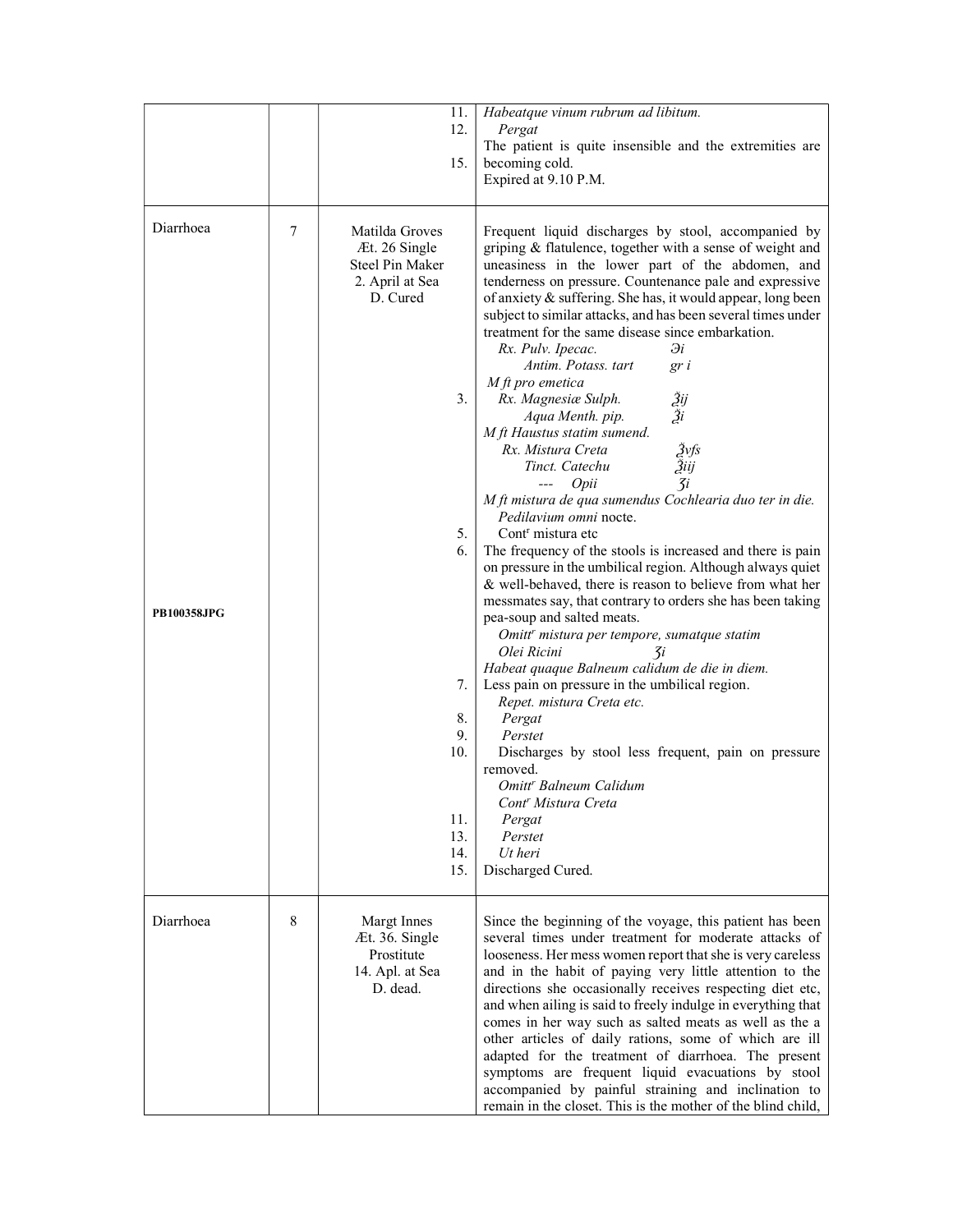| <b>PB100359JPG</b> |                   | sent on board at Woolwich in a dying state, from neglected<br>looseness of the bowels. She is indolent, slovenly and<br>regardless of cleanliness. Shortly before embarkation she<br>was under treatment for Syphilis & Psora.<br>The person to be thoroughly cleaned with warm water, the<br>diet to be rice, sago, arrowroot, soaked biscuit etc.<br>Rx. Magnes. Sulphat.<br>3ij<br>Ži<br>Aqua Menth. pip.<br>M ft Haustus bis hodie sumendus<br>g' xvft pulvis hora somni<br>Rx. Specici pro. Conf. Opii |
|--------------------|-------------------|-------------------------------------------------------------------------------------------------------------------------------------------------------------------------------------------------------------------------------------------------------------------------------------------------------------------------------------------------------------------------------------------------------------------------------------------------------------------------------------------------------------|
|                    | 15.               | sumendus.<br>Frequent inclination to go to stool during the night with<br>straining.                                                                                                                                                                                                                                                                                                                                                                                                                        |
|                    | 16.               | Repet. Spec. pro confect Opii man, meridie. nocteque.<br>Increased inclination to go to stool and a desire to remain.<br>Rx. Olei Ricini<br>3i Statim sumendum<br>Rx. Mistura Cretæ<br><i><u><b>Aifs</b></u></i><br>Confect. Aromat.<br>3ij<br>$\mathcal{Z}$ i<br>Tinct. Opii                                                                                                                                                                                                                               |
|                    |                   | M ft mistura de qua sumentur cochleare amplum secunda<br>quaque hora.<br>Balneum Calidum de die in diem.                                                                                                                                                                                                                                                                                                                                                                                                    |
|                    | 17.<br>19.<br>21. | Cont. Mistura etc<br>Pergat<br>Perstet                                                                                                                                                                                                                                                                                                                                                                                                                                                                      |
|                    | 23.               | The stools are less frequent and more natural in<br>appearance.                                                                                                                                                                                                                                                                                                                                                                                                                                             |
|                    | 25.               | Cont <sup>r</sup> Mistura 4 <sup>ta</sup> quaque hora.<br>Pergat                                                                                                                                                                                                                                                                                                                                                                                                                                            |
|                    | 27.<br>29.        | Perstet<br>Motions natural with reference to time & colour.<br>Cont <sup>r</sup> mistura                                                                                                                                                                                                                                                                                                                                                                                                                    |
|                    | 2 May.            | Omitt <sup>r</sup> Balneum Calidum<br>After being apparently well and about to be put off the<br>sick list, the former symptoms have returned with<br>increased violence, and today she is confined to bed. The<br>prominent symptoms are frequent purging, griping pains<br>& straining. Unfortunately the Tincture of Catechu is<br>expended as well as several other medicines of frequent                                                                                                               |
|                    |                   | use.<br>Rx. Ipecac. Rad. Pulv.<br>Эi<br>Pro emetica.                                                                                                                                                                                                                                                                                                                                                                                                                                                        |
|                    | 3.                | Rx. Magnesia Sulphat<br>3iij<br>Infusi Sennæ<br>Зi<br>M ft Haustus bis hodie sumendus<br>Repet Mistura Cretæ cochleare amplum 2dis horis.                                                                                                                                                                                                                                                                                                                                                                   |
| <b>PB100360JPG</b> | 5.<br>7.<br>9.    | Repet. quaque Balneum Calid.<br>Repet. mistura etc.<br>Pergat<br>Perstet.                                                                                                                                                                                                                                                                                                                                                                                                                                   |
|                    | 11.               | The stools are still frequent $&$ thin, but the griping pains<br>are less troublesome.                                                                                                                                                                                                                                                                                                                                                                                                                      |
|                    | 13.<br>15.        | Cont <sup>r</sup> Mistura et Balneum<br>The looseness continues unabated, and the patient now<br>complains of loss of strength & appetite. The evacuations<br>assume a dark colour and offensive smell, the skin is dry<br>& hard, and the countenance is indicative of anxiety and<br>suffering.<br>Rx.Cont' Balneum. Calid.                                                                                                                                                                               |
|                    |                   | Omitt <sup>r</sup> mistura                                                                                                                                                                                                                                                                                                                                                                                                                                                                                  |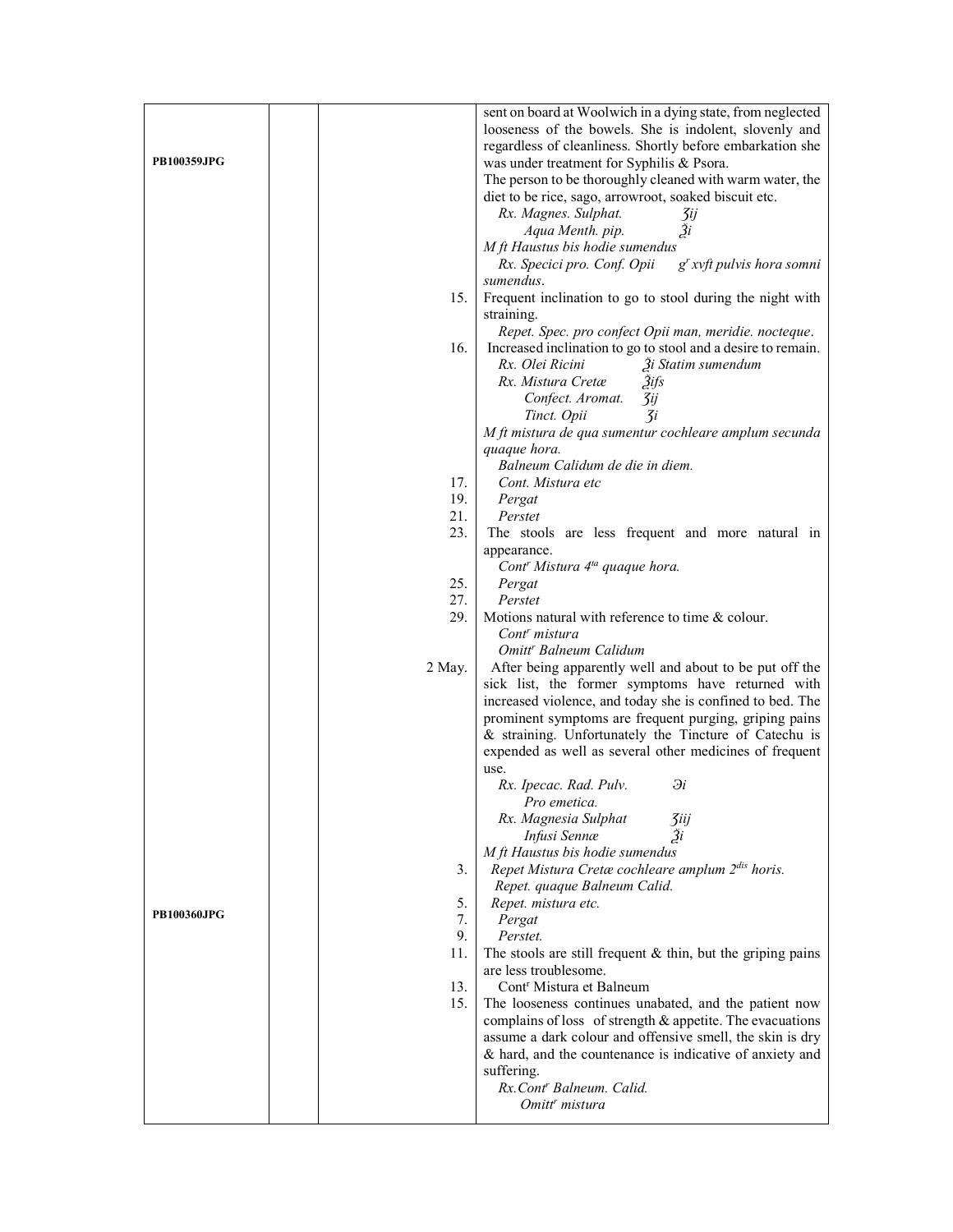|             |   | 17.                                                                     | Rx. Specici pro Confect. Opii g' xv pro pulvis ter<br>quotidie sumende.<br>The weakness increases together with the frequency of the<br>stools, now of a black colour and very offensive smell.<br>Omitt <sup>r</sup> Sp. pro Conf. Opii<br>Cont <sup>r</sup> Balneum Calid.<br>Rx Mistura Cretæ<br>2vfs<br>$\overline{3}$ fs<br>Tinct. Cinnamom. Co.<br>$\begin{array}{c} \tilde{3}ij \\ \tilde{3}i \end{array}$<br>$---$ <i>Opii</i><br>Ammoniæ<br>M ft Mistura cujus capiat cochleare amplum 2dis horis                                                                                                                                                                                                                                                                                                                                                                                                                                                                                                                                                                                                                                                                                                                                                                                                           |
|-------------|---|-------------------------------------------------------------------------|----------------------------------------------------------------------------------------------------------------------------------------------------------------------------------------------------------------------------------------------------------------------------------------------------------------------------------------------------------------------------------------------------------------------------------------------------------------------------------------------------------------------------------------------------------------------------------------------------------------------------------------------------------------------------------------------------------------------------------------------------------------------------------------------------------------------------------------------------------------------------------------------------------------------------------------------------------------------------------------------------------------------------------------------------------------------------------------------------------------------------------------------------------------------------------------------------------------------------------------------------------------------------------------------------------------------|
|             |   | 19.<br>21.<br>23.                                                       | Cont <sup>r</sup> Mistura et Balneum<br>Pergat<br>Vomiting supervened during the night, and prevails today<br>so that everything is rejected as soon as taken into the<br>stomach, and the weakness and emaciation go on<br>increasing.<br>Cont <sup>r</sup> Mistura etc                                                                                                                                                                                                                                                                                                                                                                                                                                                                                                                                                                                                                                                                                                                                                                                                                                                                                                                                                                                                                                             |
|             |   | 24.                                                                     | Vomiting continues, and the patient is now so weak as to<br>faint when removed from the bed.<br>Omitt <sup>r</sup> Mist. et Balneum Calidum<br>Rx Opii g' fs ft pilula secunda quaque hora sumendus.                                                                                                                                                                                                                                                                                                                                                                                                                                                                                                                                                                                                                                                                                                                                                                                                                                                                                                                                                                                                                                                                                                                 |
|             |   | 25.                                                                     | The weakness and the emaciation increase. The vomiting<br>& the frequency of the stools unabated. Omitt <sup>r</sup> Pilul. opii<br>Rx. Plumbi Diacetatis<br>$g^{r}$ ij<br>Opii<br>$g^{r}$ i<br>Confect Aromat. q.s. ut ft pilula tertia quaque hora                                                                                                                                                                                                                                                                                                                                                                                                                                                                                                                                                                                                                                                                                                                                                                                                                                                                                                                                                                                                                                                                 |
|             |   | 26.                                                                     | sumenda.<br>The symptoms are unmitigated and the patient is<br>evidently sinking.<br>Cont <sup>r</sup> Pilula<br>Vinum Rubrum ad libitum.                                                                                                                                                                                                                                                                                                                                                                                                                                                                                                                                                                                                                                                                                                                                                                                                                                                                                                                                                                                                                                                                                                                                                                            |
|             |   | 27.<br>28.<br>29.                                                       | Pergat<br>Lies today in a state of complete insensibility. Omitt'<br>pilula. Cont <sup>r</sup> Vinum Rubrum.<br>Expired at 7:30 P.M.                                                                                                                                                                                                                                                                                                                                                                                                                                                                                                                                                                                                                                                                                                                                                                                                                                                                                                                                                                                                                                                                                                                                                                                 |
| PB1003601PG |   |                                                                         |                                                                                                                                                                                                                                                                                                                                                                                                                                                                                                                                                                                                                                                                                                                                                                                                                                                                                                                                                                                                                                                                                                                                                                                                                                                                                                                      |
| Nostalgia   | 9 | Mary Collard<br>Æt. 20. Single<br>Servant<br>2. May. at Sea<br>D. Dead. | This patient, though her name does not before appear on<br>the Sick List, has not one day ceased to fret since her<br>appearance on board, and it is said, by one of the Hospital<br>nurses, that this was also the case during the whole of her<br>incarceration in Millbank Prison. She has throughout been<br>permitted to sleep in the Hospital and to belong to the<br>convalescent mess, but she has not, till now, been confined<br>to bed. Her only complaint hitherto has been headache,<br>and the sole treatment aperients, tonics, and repeated<br>blisters to the temples, behind the ears, and the nape of the<br>neck.<br>The present symptoms are aversion to motion, a desire to<br>be alone, great depression of spirits amounting to<br>despondency, constant headache and occasionally pain in<br>the stomach, together with hurried & difficult breathing<br>after a little exertion. The face is pale, the tunica<br>conjunctiva is of a shining whiteness, the pulse is weak<br>and irregular, and from the time of her first appearance on<br>board there has been gradually increasing debility. This<br>very interesting young person is very quiet, exceedingly<br>well-behaved, and infinitely less depraved than any of her<br>present associates. Her first and only offence is a very |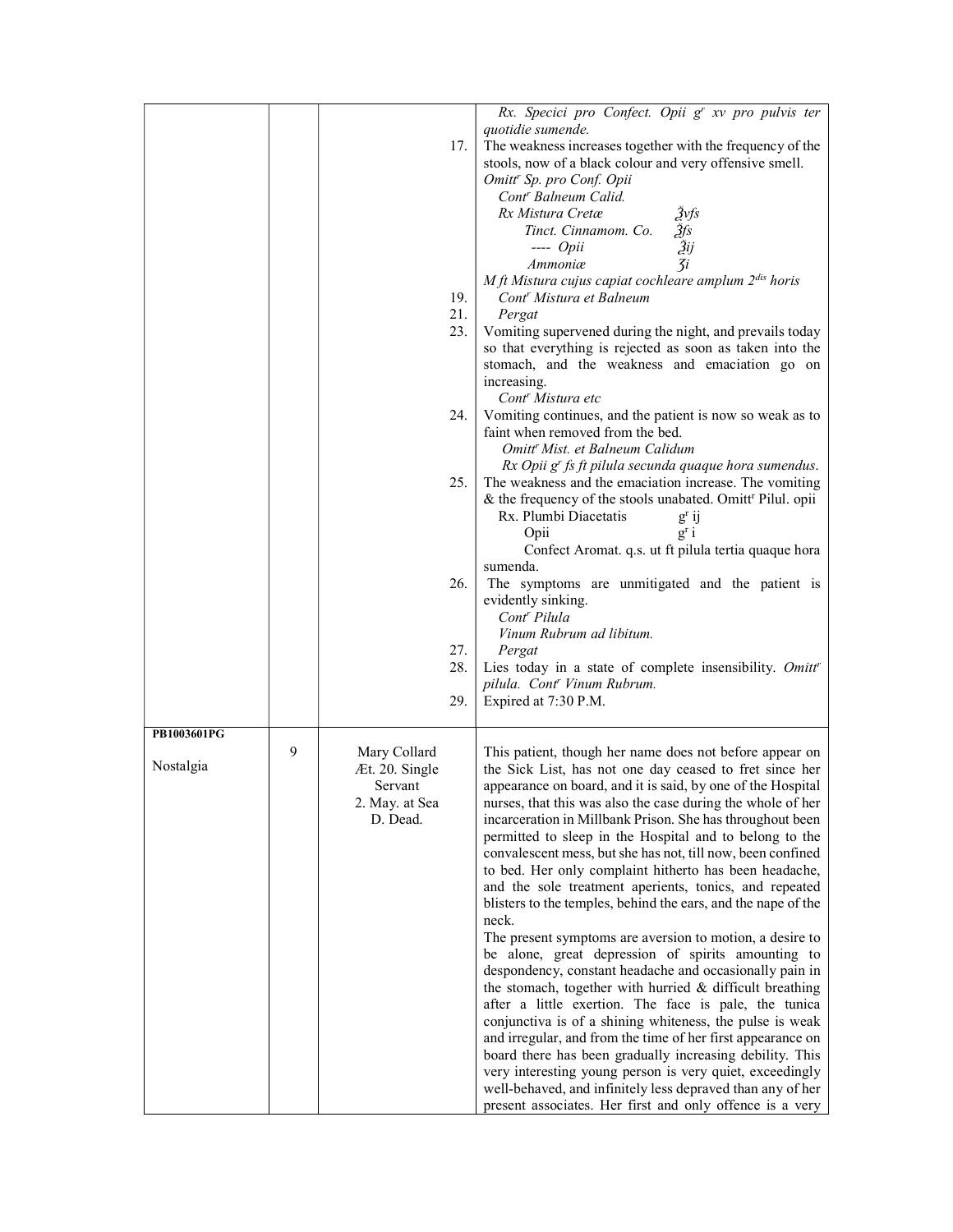|                   |     | trivial one, and her present position is the result of the      |
|-------------------|-----|-----------------------------------------------------------------|
|                   |     | vindictive disposition of a merciless mistress.                 |
|                   |     | Rx. Magnesia Carbonat<br>Эi                                     |
|                   |     | Rhei Rad. Pulv.<br>$g^{r}xy$                                    |
|                   |     | Zingiber. R. Pulv.<br>g'v                                       |
|                   |     | M ft pulvis pro re nata sumendus.                               |
|                   |     | Rx. Magnesiæ Sulphat.<br>3ij                                    |
|                   |     | Зi<br>Infusi Sennæ                                              |
|                   |     | M ft Haustus prima mane sequenti sumendus.                      |
|                   |     | Emplastrum Lyttæ nuche colli applicandum                        |
|                   | 3.  | The blister has acted well but the headache is unabated,        |
|                   |     | bowels open.                                                    |
|                   |     | Rx. Infusi Gentianæ Rad.<br>2vfs                                |
|                   |     | Aurant Cort.<br>Žij                                             |
|                   |     | Žfs<br>Tinct. Cinnamomi                                         |
|                   |     | Quinæ Diasulphatis<br>gr x                                      |
|                   |     | M ft Mistura cujus sumantur Cochlearia duo ter quotidie.        |
|                   | 4.  | When asked, she only alludes to the headach $&$ the             |
| <b>PB100362PG</b> |     | weakness, and the latter appears to increase.                   |
|                   | 5.  | Cont <sup>r</sup> Mistura                                       |
|                   | 6.  | Pergat, sumatque ter de died Vini Rubri Ži                      |
|                   | 7.  | Cont <sup>r</sup> Mistura et Vin. Rub.<br>Pergat                |
|                   | 8.  | The weakness increases daily, as well as the                    |
|                   |     | despondency and the appetite is gone.                           |
|                   |     | Cont <sup>r</sup> Mistura et Vin. Rub.                          |
|                   | 9.  | Frequent discharges of liquid feculent matter by stool          |
|                   |     | during the night, and this morning the weakness and             |
|                   |     | despondency are very much increased.                            |
|                   |     | Omitt <sup>r</sup> Mistura.                                     |
|                   |     | Rx. Olei Ricini 3fs statim sumendus                             |
|                   |     | Rx. Specic pro Confect. Opii g' xv bis hodie capiend.           |
|                   | 10. | Repet. Spec. pro. confect. Opii ter de die.                     |
|                   |     | Habeat Balneum Calidum marin, de die in diem.                   |
|                   | 11. | Looseness unabated, evacuations of assume a dark $\&$           |
|                   |     | offensive smell, weakness & despondency increase and            |
|                   |     | the patient despairs of recovery. Omitt' Spec. p. Conf.         |
|                   |     | Opii.                                                           |
|                   |     | Žvfs<br>Rx. Mistura Creta                                       |
|                   |     | Confect Aromat                                                  |
|                   |     | Žij<br>Ætheris Sulph Aromat. aa                                 |
|                   |     | Tinct Opii<br><b>3ifs</b>                                       |
|                   |     | M ft Mistura de qua capiat Cochlearia duo ter quatuor de        |
|                   |     | die.                                                            |
|                   | 12. | Pergat                                                          |
|                   | 13. | The looseness continues unabated and the weakness<br>increases. |
|                   |     | Omitt <sup>r</sup> Mistrura et Balneum                          |
|                   |     | Rx. Plumbi Diacetatis                                           |
|                   |     | $g'$ ij<br>$g^{r}$ I M ft sumat i<br>Pulveris Opii              |
|                   |     | Confect opii q.s. ut pilul. ter quotidie.                       |
|                   |     | Vinum Rubrum ad libitum.                                        |
|                   | 14. | Occasional confusion of intellect, difficult deglutition,       |
|                   |     | expression of anguish in countenance, pulse small &             |
|                   |     | intermittent. Cont'. Pilul. et Vin. Rub.                        |
|                   | 15. | Is quite insensible, evacuations involuntary, extremities       |
|                   |     | becoming cold. 7:30 p.m. expired.                               |
|                   |     |                                                                 |
|                   |     |                                                                 |
|                   |     |                                                                 |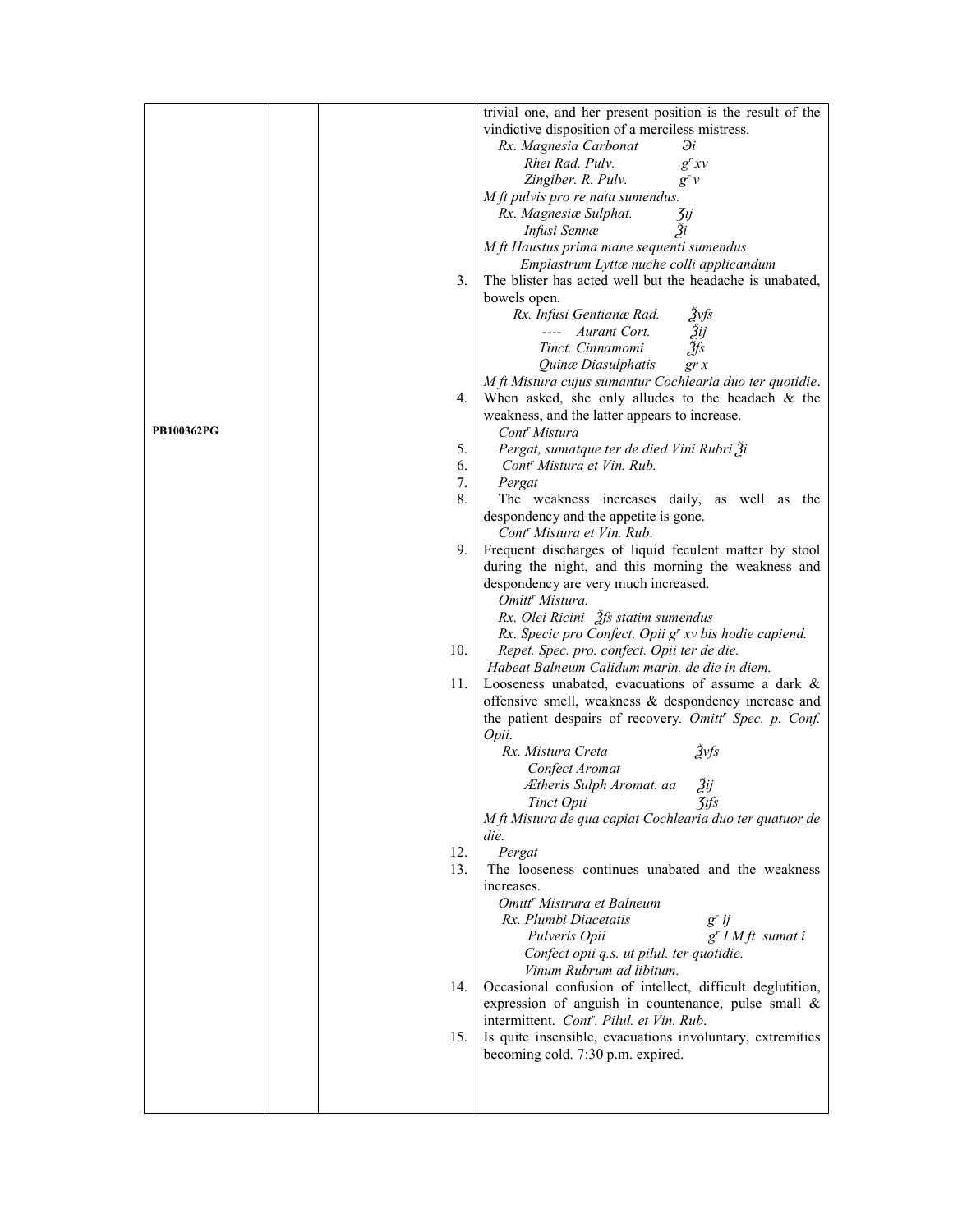| Diarrhoea         | 10 | Agnes Wilkie<br>Æt. 36. Widow<br>3. May. at Sea | This is the mother of one of the children, reported, by<br>letter on service, as sent on board at Woolwich, in a dying<br>state, and who expired on board, during the passage from                                                                                                                                                                                                                                                                                                                                                                     |
|-------------------|----|-------------------------------------------------|--------------------------------------------------------------------------------------------------------------------------------------------------------------------------------------------------------------------------------------------------------------------------------------------------------------------------------------------------------------------------------------------------------------------------------------------------------------------------------------------------------------------------------------------------------|
|                   |    | $Dischd$ cured.                                 | the Downes to Portsmouth. Since the death of her child<br>she has had several attacks of Diarrhoea but none of them<br>of sufficient severity to require particular notice. Says she<br>was frequently out of bed in the course of the preceding<br>night in consequence of repeated liquid discharges by<br>stool accompanied by nausea vomiting $\&$ severe griping<br>pains more especially in the lower part of the abdomen.<br>Pulse quick and weak, skin hot & dry, tongue yellowish,<br>appetite & strength diminished.<br>Rx. Magnesiæ Sulphat |
|                   |    |                                                 | Žfs<br>Ži<br>Aqua Menthae pip.<br>M ft Haustus statim sumendus.<br>Rx. Specici pro confectione opii g <sup>r</sup> x pro pulvere hora<br>decubitus sumenda.                                                                                                                                                                                                                                                                                                                                                                                            |
|                   |    | 4.                                              | Repet <sup>r</sup> Spec. pro confect. opii mane nocteque                                                                                                                                                                                                                                                                                                                                                                                                                                                                                               |
|                   |    | 5.                                              | The nausea $&$ vomiting have ceased, but the discharges                                                                                                                                                                                                                                                                                                                                                                                                                                                                                                |
| <b>PB100363PG</b> |    |                                                 | by stool and the griping pains continue.<br>Omitt <sup>r</sup> Spec. pro. conf. opii.                                                                                                                                                                                                                                                                                                                                                                                                                                                                  |
|                   |    |                                                 | Žfs<br>Rx. Mistura Cretæ                                                                                                                                                                                                                                                                                                                                                                                                                                                                                                                               |
|                   |    |                                                 | <b>3ij</b><br>Confect. Aromat.                                                                                                                                                                                                                                                                                                                                                                                                                                                                                                                         |
|                   |    |                                                 | <b>3ifs</b><br>Tinct. Opii<br>M ft Mistura cujus capiat Cochlearia duo ampla ter de                                                                                                                                                                                                                                                                                                                                                                                                                                                                    |
|                   |    |                                                 | die.                                                                                                                                                                                                                                                                                                                                                                                                                                                                                                                                                   |
|                   |    |                                                 | Habeat Balneum Calidum de die in diem.                                                                                                                                                                                                                                                                                                                                                                                                                                                                                                                 |
|                   |    | 6.<br>8.                                        | Contin <sup>r</sup> Mistura etc.                                                                                                                                                                                                                                                                                                                                                                                                                                                                                                                       |
|                   |    | 10.                                             | Pergat<br>The frequency of the discharge by stool is increased, and                                                                                                                                                                                                                                                                                                                                                                                                                                                                                    |
|                   |    |                                                 | accompanied by great prostration of strength, restlessness<br>and a tendency to irritability of stomach, as well as a total                                                                                                                                                                                                                                                                                                                                                                                                                            |
|                   |    |                                                 | loss of appetite.<br>Repet". Mistura Cretæ addiitione Tinct. Opii 3fs coch ij                                                                                                                                                                                                                                                                                                                                                                                                                                                                          |
|                   |    | 12.                                             | quarter quotidie sumend.<br>Cont <sup>r</sup> Mistura etc.                                                                                                                                                                                                                                                                                                                                                                                                                                                                                             |
|                   |    | 14.<br>16.                                      | Pergat                                                                                                                                                                                                                                                                                                                                                                                                                                                                                                                                                 |
|                   |    |                                                 | The discharges by stool are less frequent, the nausea $\&$<br>vomiting have again subsided, and the appetite is greatly<br>improved.                                                                                                                                                                                                                                                                                                                                                                                                                   |
|                   |    | 18.                                             | Cont' Mistura coch. ij. ter quotidie.<br>Pergat                                                                                                                                                                                                                                                                                                                                                                                                                                                                                                        |
|                   |    | 20.                                             | Perstet                                                                                                                                                                                                                                                                                                                                                                                                                                                                                                                                                |
|                   |    | 22.                                             | The liquid discharges by stool have ceased together with                                                                                                                                                                                                                                                                                                                                                                                                                                                                                               |
|                   |    |                                                 | the griping pains and the appetite $\&$ strength daily<br>improve. Omitt' Mist. Cretæ<br>Rx. Infus. Quassiæ Žvfs Tinct. Cinnam. Co. Žf                                                                                                                                                                                                                                                                                                                                                                                                                 |
|                   |    |                                                 | Quinnæ Disulphat. g' x Mft sumat coch ij ter                                                                                                                                                                                                                                                                                                                                                                                                                                                                                                           |
|                   |    |                                                 | quotidie.                                                                                                                                                                                                                                                                                                                                                                                                                                                                                                                                              |
|                   |    | 24.<br>26.                                      | Cont <sup>r</sup> Mistura<br>Pergat                                                                                                                                                                                                                                                                                                                                                                                                                                                                                                                    |
|                   |    | 28.                                             | Perstet                                                                                                                                                                                                                                                                                                                                                                                                                                                                                                                                                |
|                   |    | 29.                                             | Disch <sup>d</sup> Cured.                                                                                                                                                                                                                                                                                                                                                                                                                                                                                                                              |
|                   |    |                                                 |                                                                                                                                                                                                                                                                                                                                                                                                                                                                                                                                                        |
|                   |    |                                                 |                                                                                                                                                                                                                                                                                                                                                                                                                                                                                                                                                        |
|                   |    |                                                 |                                                                                                                                                                                                                                                                                                                                                                                                                                                                                                                                                        |
|                   |    |                                                 |                                                                                                                                                                                                                                                                                                                                                                                                                                                                                                                                                        |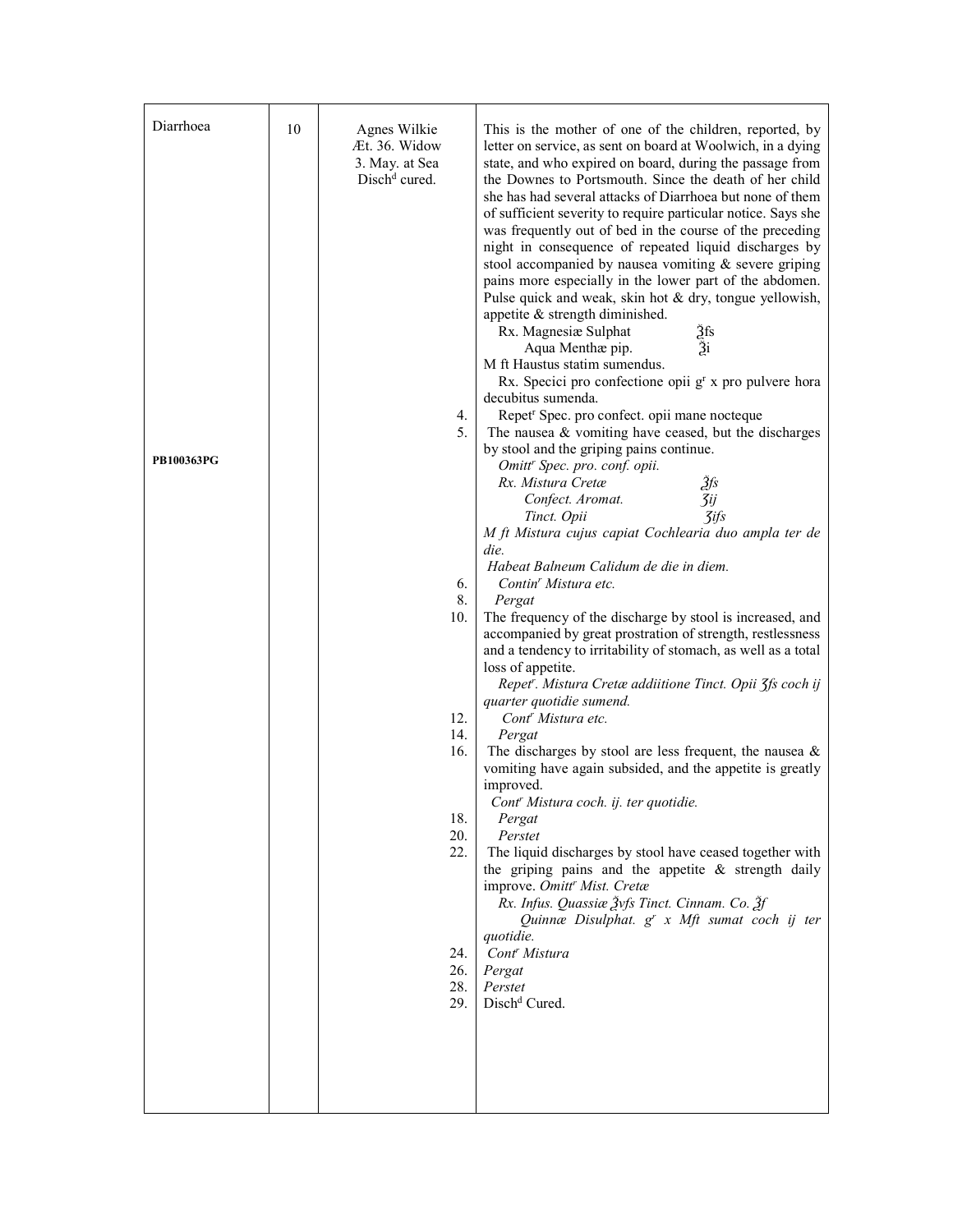| Diarrhoea          | 11 | Matilda Rodgment<br>Æt. 26. Single             | An almost constant desire to go to stool and an inclination<br>to remain, accompanied by severe griping pains around                                                                                                                                                                                                                                                                                                                                                                                                                                                                                                                                                                                                                                                                                                                                                                                                                                                                                                                                                                                                                                                  |
|--------------------|----|------------------------------------------------|-----------------------------------------------------------------------------------------------------------------------------------------------------------------------------------------------------------------------------------------------------------------------------------------------------------------------------------------------------------------------------------------------------------------------------------------------------------------------------------------------------------------------------------------------------------------------------------------------------------------------------------------------------------------------------------------------------------------------------------------------------------------------------------------------------------------------------------------------------------------------------------------------------------------------------------------------------------------------------------------------------------------------------------------------------------------------------------------------------------------------------------------------------------------------|
| <b>PB100364PG</b>  |    | Silk-Winder<br>3. May. At Sea<br>D. Dead<br>4. | the umbilicus, a liquid discharge occasionally, and a loss<br>of appetite & strength. Since embarkation, although<br>seldom confined to bed, she has scarcely ever been<br>entirely free of diarrhoea. It would appear that she has<br>been for a long time subject to attacks of looseness, and<br>she has once $\&$ again been heard to say – "When at the<br>washtub in Millbank, I have often been bent double with<br>pain." The slightest irregularity in diet is sure to induce a<br>return of the disease more especially after having<br>incautiously swallowed a few of the distinctive husks in<br>the Pea-soup. At present the griping pains are unusually<br>severe, and accompanied by spasmodic contraction of the<br>muscles of the abdomen, great depression of spirits,<br>anxiety & restlessness.<br>Rx. Olei Ricini<br>$\tilde{a}$ is.s.<br>Rx. Specici pro conf. Opii g' xv bis hodie sumend.<br>Balneum Calidum de die in diem.<br>The warm bath appears to have rendered the griping pains<br>less troublesome, as well as the spasmodic affection of the<br>abdominal muscles, the liquid discharges by stool,<br>however, are more frequent. |
|                    |    | 6.                                             | Omitt'. Spec. pro Conf. Opii.<br>Rx. Mistura Cretæ<br>Žviifs<br>Confect Aromat<br>Зij<br>Žfsj<br>Tinct. Opii<br>M ft Mistura cujus sumantur cochlearia duo ampla ter<br>quotidie. Repet Balneum Calid.<br>Cont <sup>r</sup> Mistura etc                                                                                                                                                                                                                                                                                                                                                                                                                                                                                                                                                                                                                                                                                                                                                                                                                                                                                                                               |
|                    |    | 8.                                             | The spasmodic pains are quite removed, but the looseness<br>and the desire to remain in the closet are unabated. The<br>loss                                                                                                                                                                                                                                                                                                                                                                                                                                                                                                                                                                                                                                                                                                                                                                                                                                                                                                                                                                                                                                          |
|                    |    | 10.                                            | of strength, appetite, and the despondency continue.<br>Cont <sup>r</sup> Mistura<br>Pergat                                                                                                                                                                                                                                                                                                                                                                                                                                                                                                                                                                                                                                                                                                                                                                                                                                                                                                                                                                                                                                                                           |
|                    |    | 12.                                            | Perstet                                                                                                                                                                                                                                                                                                                                                                                                                                                                                                                                                                                                                                                                                                                                                                                                                                                                                                                                                                                                                                                                                                                                                               |
|                    |    | 14.                                            | The looseness, weakness, want of appetite, and<br>despondency are unabated, and today she complains of<br>pain of stomach & restlessness by night. Cont' Balneum<br>sumenda quaque die                                                                                                                                                                                                                                                                                                                                                                                                                                                                                                                                                                                                                                                                                                                                                                                                                                                                                                                                                                                |
|                    |    |                                                | Cont' Mistura additione Tincturæ Opii 3fs coch. ij<br>quator quotidie.                                                                                                                                                                                                                                                                                                                                                                                                                                                                                                                                                                                                                                                                                                                                                                                                                                                                                                                                                                                                                                                                                                |
|                    |    | 16.<br>18.                                     | Cont <sup>r</sup> Mistura etc<br>Pergat                                                                                                                                                                                                                                                                                                                                                                                                                                                                                                                                                                                                                                                                                                                                                                                                                                                                                                                                                                                                                                                                                                                               |
|                    |    | 20.                                            | The prostration of strength increases, and the<br>despondency amounts to hopelessness of recovery.                                                                                                                                                                                                                                                                                                                                                                                                                                                                                                                                                                                                                                                                                                                                                                                                                                                                                                                                                                                                                                                                    |
| Continued on image |    |                                                | Appetite nearly gone, and now everything swallowed is<br>almost immediately rejected.                                                                                                                                                                                                                                                                                                                                                                                                                                                                                                                                                                                                                                                                                                                                                                                                                                                                                                                                                                                                                                                                                 |
| <b>PB100364PG</b>  |    |                                                | The countenance is pale and expressive of great anxiety<br>and the evacuations assume a dark colour & more<br>offensive smell.                                                                                                                                                                                                                                                                                                                                                                                                                                                                                                                                                                                                                                                                                                                                                                                                                                                                                                                                                                                                                                        |
|                    |    |                                                | Omitt <sup>r</sup> Mistura et Balneum                                                                                                                                                                                                                                                                                                                                                                                                                                                                                                                                                                                                                                                                                                                                                                                                                                                                                                                                                                                                                                                                                                                                 |
|                    |    |                                                | Rx. Tinctura Rhei<br>---- Cinnamom. Co. áá 3ij                                                                                                                                                                                                                                                                                                                                                                                                                                                                                                                                                                                                                                                                                                                                                                                                                                                                                                                                                                                                                                                                                                                        |
|                    |    |                                                | $---$ Opii<br>Jfs                                                                                                                                                                                                                                                                                                                                                                                                                                                                                                                                                                                                                                                                                                                                                                                                                                                                                                                                                                                                                                                                                                                                                     |
|                    |    |                                                | Aqua Menthæ pip.                                                                                                                                                                                                                                                                                                                                                                                                                                                                                                                                                                                                                                                                                                                                                                                                                                                                                                                                                                                                                                                                                                                                                      |
|                    |    |                                                | M ft Haustus, quarter quotidie sumendus.<br>Emplastrum Lyttæ Epigastrico statim applicandum,                                                                                                                                                                                                                                                                                                                                                                                                                                                                                                                                                                                                                                                                                                                                                                                                                                                                                                                                                                                                                                                                          |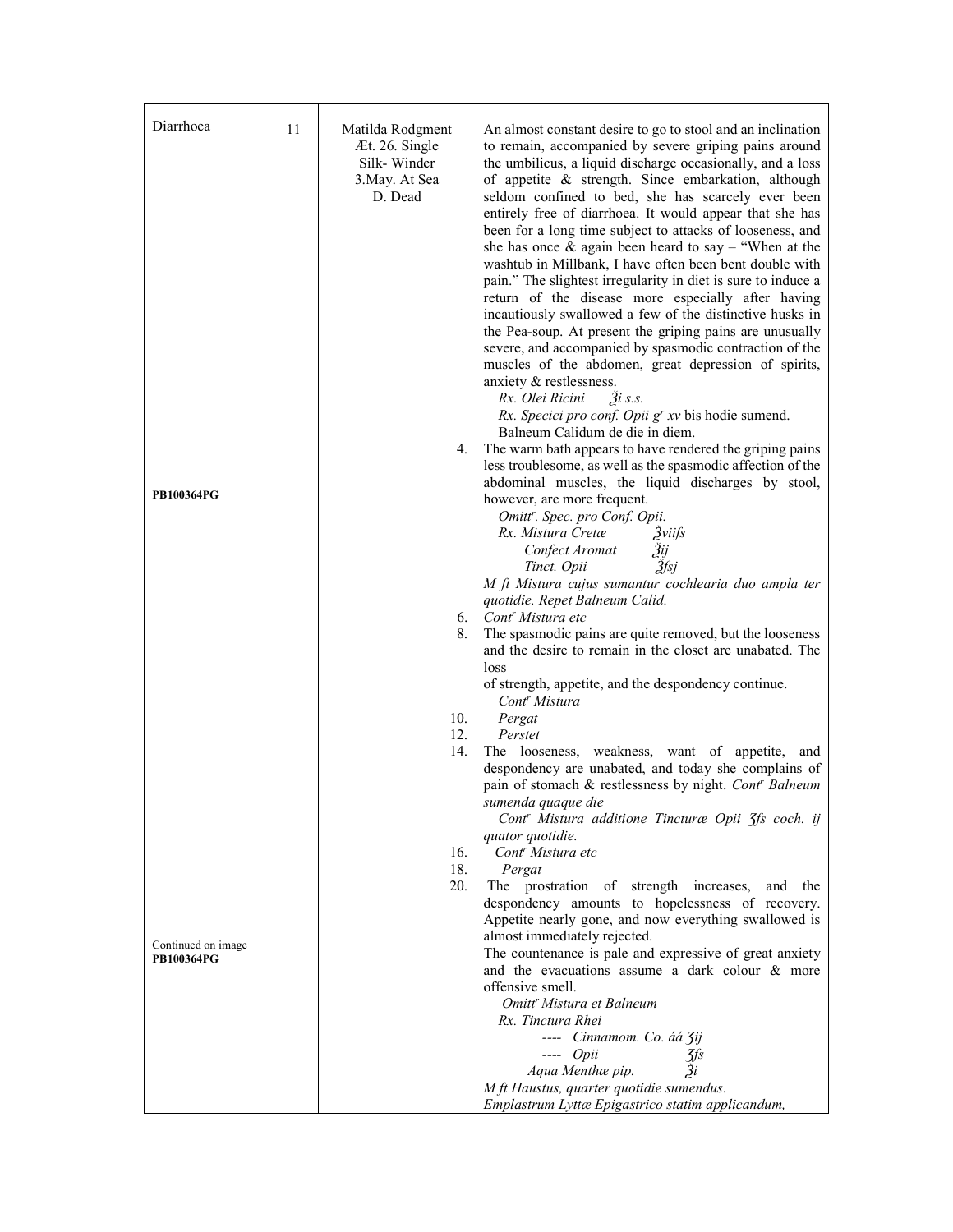|  |     | Affusiuo Tepida de die in diem                               |
|--|-----|--------------------------------------------------------------|
|  |     | Rx Vini Rubri Ži tertis horis.                               |
|  | 21. | Contin' Haustus                                              |
|  | 22. | Pergat                                                       |
|  | 23. | Perstet                                                      |
|  | 24. | The weakness gradually increases as well as the irritability |
|  |     | of stomach, and the frequency of the dark coloured & fetid   |
|  |     | evacuations. Countenance expressive of intense suffering,    |
|  |     | pulse weak & small, skin hard & dry.                         |
|  |     | Omitt <sup>r</sup> Haustus                                   |
|  |     | Rx. Plumbi Diacetalis<br>$g^{r}$ ij                          |
|  |     | Opii<br>$g^{r}$ i                                            |
|  |     | Confect. Aromat q.s. ut ft pilula ter de die                 |
|  |     | sumenda.                                                     |
|  | 25. | Cont <sup>r</sup> Pilula                                     |
|  | 26. | Pergat                                                       |
|  | 27. | Is quite rational but rapidly sinking, almost incessant      |
|  |     | vomiting and occasional hickup, evacuations highly           |
|  |     | offensive $\&$ involuntary, to have brandy $\&$ water warm,  |
|  |     | ad libitum.                                                  |
|  | 28. | Vomiting & Hickups continue, she is still quite collected    |
|  | 30. | & calmly alludes to her departure                            |
|  |     | 10:30. P.M. obiit                                            |
|  |     |                                                              |
|  |     |                                                              |
|  |     |                                                              |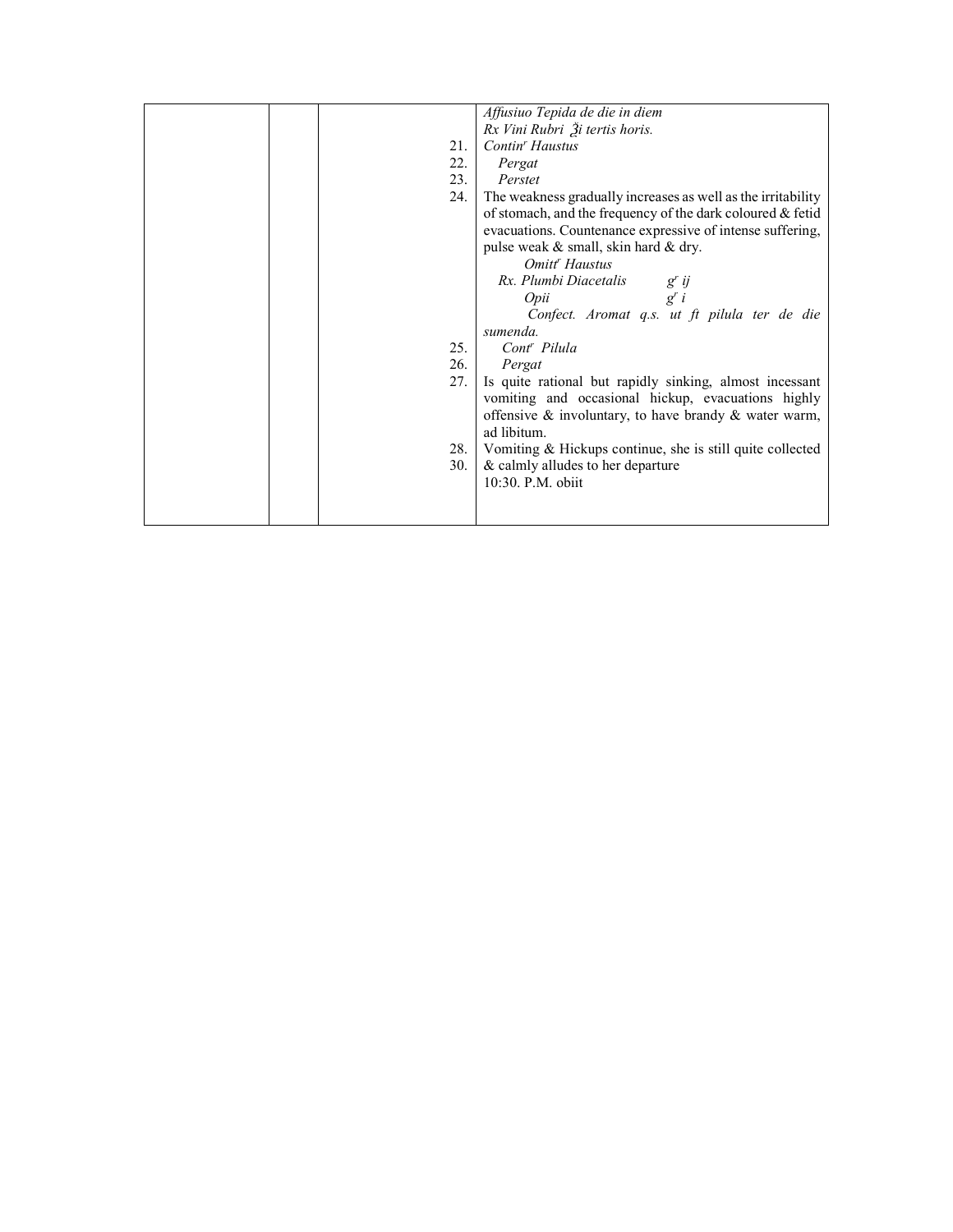## A Nosological Synopsis of the Sick Book kept during the Period of this Journal, in conformity with the 30<sup>th</sup> Article of the Surgeons' Instructions.

|                                                  |              | <b>Numbers</b>        |                         |                |           |           |                                                         |
|--------------------------------------------------|--------------|-----------------------|-------------------------|----------------|-----------|-----------|---------------------------------------------------------|
| <b>Diseases</b><br><b>Nosologically arranged</b> | <b>Total</b> | Discharged to<br>Duty | Sent to the<br>Hospital | Died on board  | Invalided | Remaining | Nos. of such Cases<br>as are detailed in<br>the Journal |
| Pyrexiae                                         |              |                       |                         |                |           |           |                                                         |
| Ord. I. Febres.                                  |              |                       |                         |                |           |           |                                                         |
| Internulleates Quotutiana<br>Tertiana            |              |                       |                         |                |           |           |                                                         |
| Continua Synochus                                |              |                       |                         |                |           |           |                                                         |
| Typhus                                           |              |                       |                         |                |           |           |                                                         |
| Ord. II. Phlegmasiae.                            |              |                       |                         |                |           |           |                                                         |
| Phlogosis                                        |              |                       |                         |                |           |           |                                                         |
| Pneumonia                                        |              |                       |                         |                |           |           |                                                         |
| Rheumatismus                                     |              |                       |                         |                |           |           |                                                         |
| Cynanche                                         |              |                       |                         |                |           |           |                                                         |
| Hepat. Chr.                                      |              |                       | 1                       |                |           |           | 1                                                       |
| Opthalmia                                        | 1            | 1                     |                         |                |           |           |                                                         |
| Ord. III. Exanthemata.                           |              |                       |                         |                |           |           |                                                         |
| Variola                                          |              |                       |                         |                |           |           |                                                         |
| Rubeola                                          |              |                       |                         |                |           |           |                                                         |
| Erysipelas                                       |              |                       |                         |                |           |           |                                                         |
| Vaccina                                          |              |                       |                         |                |           |           |                                                         |
| Ord. IV. Haemorrhagiae                           |              |                       |                         |                |           |           |                                                         |
| Haemoptysis                                      |              |                       |                         |                |           |           |                                                         |
| Phthisis incipiens                               |              |                       |                         |                |           |           |                                                         |
| Phthisis confirmata                              | $\mathbf{1}$ |                       |                         | $\mathbf{1}$   |           |           | $\boldsymbol{6}$                                        |
| Leucorrhoea                                      | 3            |                       | $\overline{c}$          | $\mathbf{1}$   |           |           | 3.5                                                     |
| Haemorrhois                                      | $\mathbf{1}$ |                       | $\mathbf{1}$            |                |           |           |                                                         |
| Ord. V. Profluvia.                               |              |                       |                         |                |           |           |                                                         |
| Catarrhus Chr.                                   | 1            |                       | 1                       |                |           |           |                                                         |
| Dysenteria                                       |              |                       |                         |                |           |           |                                                         |
| Neuroses.                                        |              |                       |                         |                |           |           |                                                         |
| Ord. I. Comata.                                  |              |                       |                         |                |           |           |                                                         |
| Apoplexia                                        |              |                       |                         |                |           |           |                                                         |
| Coma                                             | 1            |                       |                         | 1              |           |           | $\overline{4}$                                          |
| Paralysis                                        | 1            |                       | $\mathbf{1}$            |                |           |           | 2                                                       |
| Ord. II. Adynamiae.                              |              |                       |                         |                |           |           |                                                         |
| Dyspepsia                                        |              |                       |                         |                |           |           |                                                         |
| Ord. III. Spasmi.                                |              |                       |                         |                |           |           |                                                         |
| Asthma                                           |              |                       |                         |                |           |           |                                                         |
| Diarrhoea                                        | 10           | 6                     | $\overline{2}$          | $\overline{2}$ |           |           | 7.8.10.<br>11                                           |
| Colica                                           |              |                       |                         |                |           |           |                                                         |
| Ord. Iv. Vesaniae.                               |              |                       |                         |                |           |           |                                                         |
| Amentia                                          |              |                       |                         |                |           |           |                                                         |
| Mania                                            |              |                       |                         |                |           |           |                                                         |
| Cachexiae.                                       |              |                       |                         |                |           |           |                                                         |
| Ord. I. Marcores.                                |              |                       |                         |                |           |           |                                                         |
|                                                  |              |                       |                         |                |           |           |                                                         |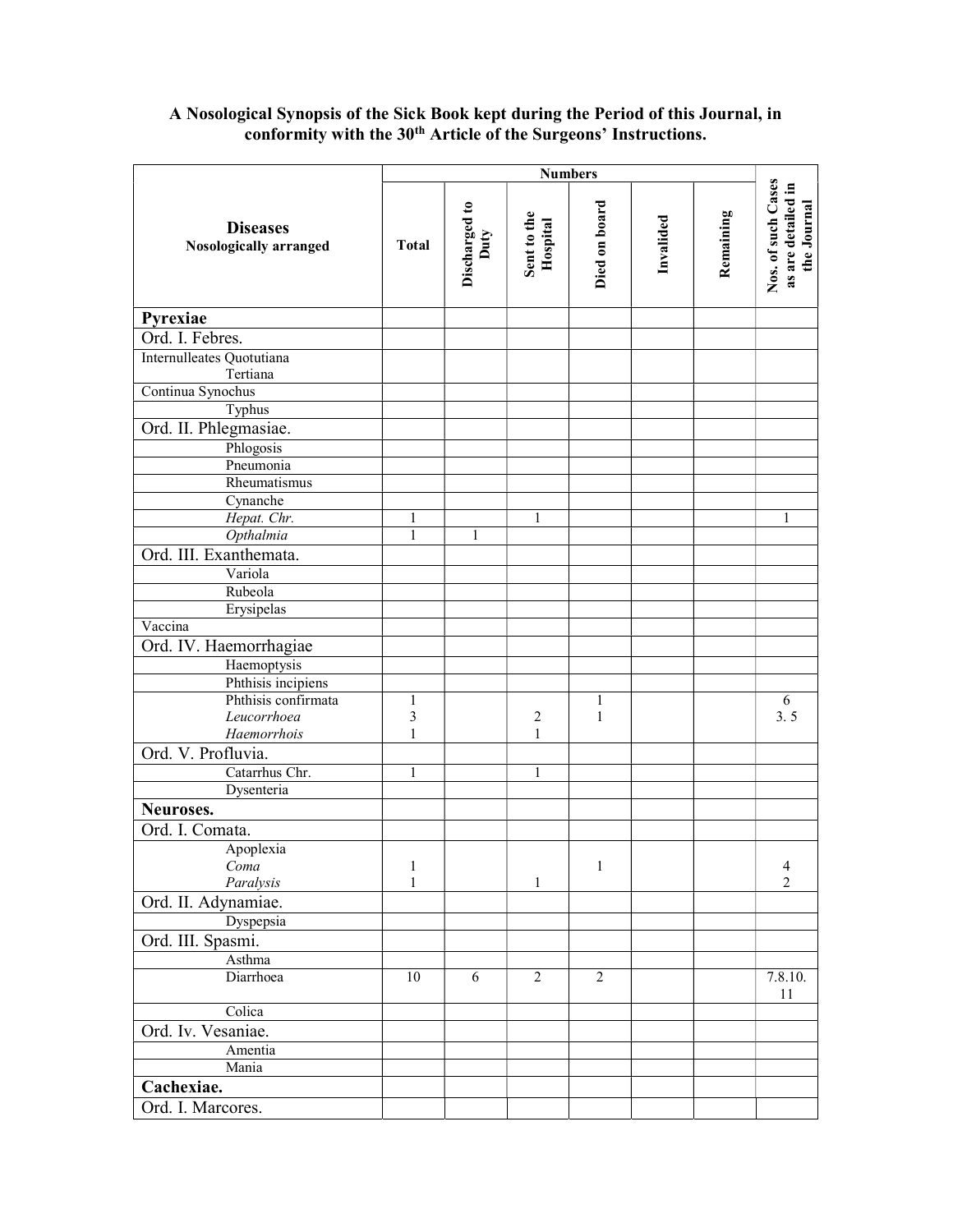| Tabes                                                                                                      |              |   |              |   |  |  |   |  |
|------------------------------------------------------------------------------------------------------------|--------------|---|--------------|---|--|--|---|--|
| Ord. II. Intumescentiae.                                                                                   |              |   |              |   |  |  |   |  |
| Anasarca                                                                                                   |              |   |              |   |  |  |   |  |
| Ascites                                                                                                    |              |   |              |   |  |  |   |  |
| Hydrothorax                                                                                                |              |   |              |   |  |  |   |  |
| Ord. III. Impetigines.                                                                                     |              |   |              |   |  |  |   |  |
| Syphilis                                                                                                   |              |   |              |   |  |  |   |  |
| Scrophula                                                                                                  |              |   |              |   |  |  |   |  |
| Icterus                                                                                                    |              |   |              |   |  |  |   |  |
| Scorbutus                                                                                                  | 1            |   | 1            |   |  |  |   |  |
| Lepra                                                                                                      | 1            |   | $\mathbf{1}$ |   |  |  |   |  |
| Locales.                                                                                                   |              |   |              |   |  |  |   |  |
| Ord. I. Dysaethesiae.                                                                                      |              |   |              |   |  |  |   |  |
| Amaurosis                                                                                                  |              |   |              |   |  |  |   |  |
| Ord. II. Dysorexiae.                                                                                       |              |   |              |   |  |  |   |  |
| Nostalgia                                                                                                  | $\mathbf{1}$ |   |              | 1 |  |  | 9 |  |
| Ord. III. Dyscinesiae.                                                                                     |              |   |              |   |  |  |   |  |
| Ord. IV. Apocenoses.                                                                                       |              |   |              |   |  |  |   |  |
| Gonorrhoea                                                                                                 |              |   |              |   |  |  |   |  |
| Ord. V. Epischeses                                                                                         |              |   |              |   |  |  |   |  |
| Ischuria                                                                                                   |              |   |              |   |  |  |   |  |
| Obstipatio                                                                                                 |              |   |              |   |  |  |   |  |
| Dysuria                                                                                                    |              |   |              |   |  |  |   |  |
| Ord. VI. Tumores.                                                                                          |              |   |              |   |  |  |   |  |
| Aneurisma                                                                                                  |              |   |              |   |  |  |   |  |
| Ord. VII. Ectopiae.                                                                                        |              |   |              |   |  |  |   |  |
| Hernia                                                                                                     |              |   |              |   |  |  |   |  |
| Prolapsus                                                                                                  |              |   |              |   |  |  |   |  |
| Luxatio                                                                                                    |              |   |              |   |  |  |   |  |
| Ord. VIII. Dialyses.                                                                                       |              |   |              |   |  |  |   |  |
| Vulnus                                                                                                     |              |   |              |   |  |  |   |  |
| Ulcus                                                                                                      |              |   |              |   |  |  |   |  |
| <b>GENERAL TOTAL</b>                                                                                       | 23           | 7 | 10           | 6 |  |  |   |  |
| NOTE.-Medical Officers are desired particularly to Notice that the Numbers in each Disease and the general |              |   |              |   |  |  |   |  |
| Total must not only correspond with the Sick Book, but also with the particulars contained in the several  |              |   |              |   |  |  |   |  |
| Nosological Returns for the period.                                                                        |              |   |              |   |  |  |   |  |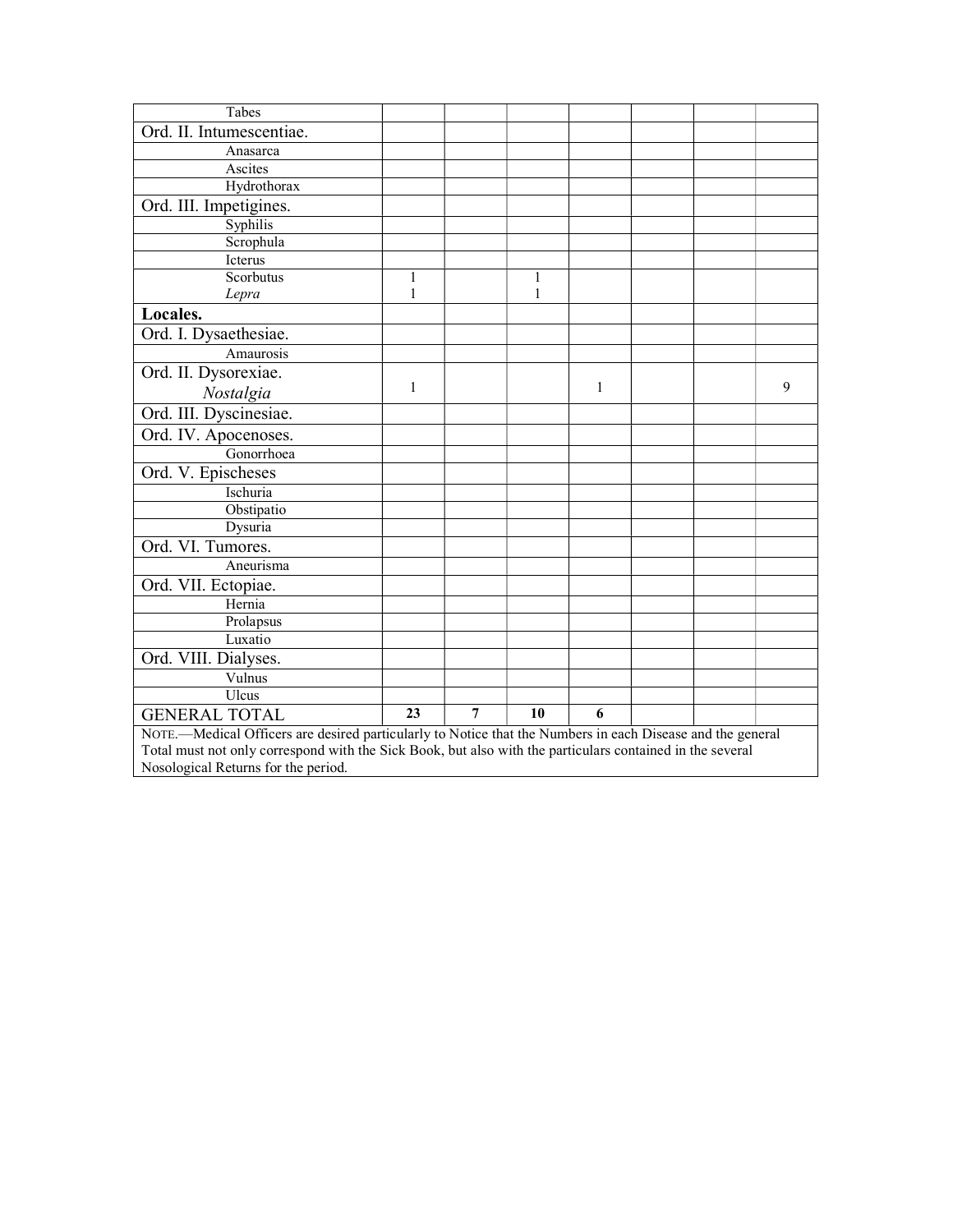#### GENERAL REMARKS

Soon after the embarkation of the Prisoners it was stated, in letters on Service from Woolwich, Portsmouth, and Tenerife that many of the women were aged, infirm, and apparently unable to undergo the wear and tear of so long a voyage. It afterwards appeared that not a few had broken constitutions owing to long confined dissipation and every sort of irregularity. It was also intimated that some of the children had a sickly appearance, that three were sent on board labouring under diarrhoea, two of them in a dying state, one of whom expired between the Downs and Portsmouth. The stench arising from the evacuations of these infants was highly offensive & occasionally diffused over the whole of the Prison. Whether they brought the disease into the ship, is not here a matter of inquiry, but it is most certain that no day passed without its existence, from the commencement to the termination of the voyage. The experience gained on this occasion may perhaps, hereafter, be turned to advantage, at any rate, it will not speedily be forgotten.

## ---- Caroline Gardener

 At embarkation laboured under disease of the womb of long duration, and was daily attended in her own berth, until the 28<sup>th</sup> February when she was admitted into the Hospital, in consequence of her messmates complaining of the offensive nature of the vaginal discharge by night. During the whole of her illness, on board, she never complained of pain, but always of "weakness." The decline was gradual and without suffering. She expired on the morning of the 8<sup>th</sup> March. Had it been practicable in a Female Convict Ship this was a very urgent case for post mortem inspection.

#### Sophia Arthur

About an hour before daylight on the morning of the  $27<sup>th</sup>$  February, an indescribable scene of horrid uproar and confusion occurred in the Prison, owing to upwards of a hundred  $\&$ fifty frantic females at once yelling fire, fire. The false alarm was caused by one of the best behaved women on board, who starting suddenly from sleep, actually fancied the vessel was on fire, on seeing a rapid succession of vivid flashes of lightning reflected from some shining tin & pewter pots placed on pegs in the Hospital, the stern-posts, and the Hospital door, being open at the time. In consequence of the fright this occasioned many of the women became seriously ill and, for some time, unable to be out of bed. The third morning afterwards, at the usual daily inspection of the Prison, Sophia Arthur was found in bed, and on being questioned said she "had not been well since the fright." From the state of her pulse, the depression of spirits, & the utter prostration of strength, it appeared for the moment, to be a sudden attack of low humour fever. She was immediately sent into the Hospital, became quite insensible the following morning, and died three days afterwards.

## Elizabeth Todd

 This woman at embarkation laboured under Phthisis Confirmata, & readily acknowledged having led a very dissipated life or several years. She was regularly attended to, in her own berth, until her admission into the Hospital on 15, March, and died on the 13, May. It is not easy to get at the motion for sending a patient of this description so far, for the purpose of being buried.

#### Margaret Innes

 The mother of the blind child sent on board at Woolwich in a dying state, the last stage of inveterate diarrhoea. She was admitted into the Hospital on the 14, April, having previously had two or three attacks of looseness, for which she had been treated in her own berth. In spite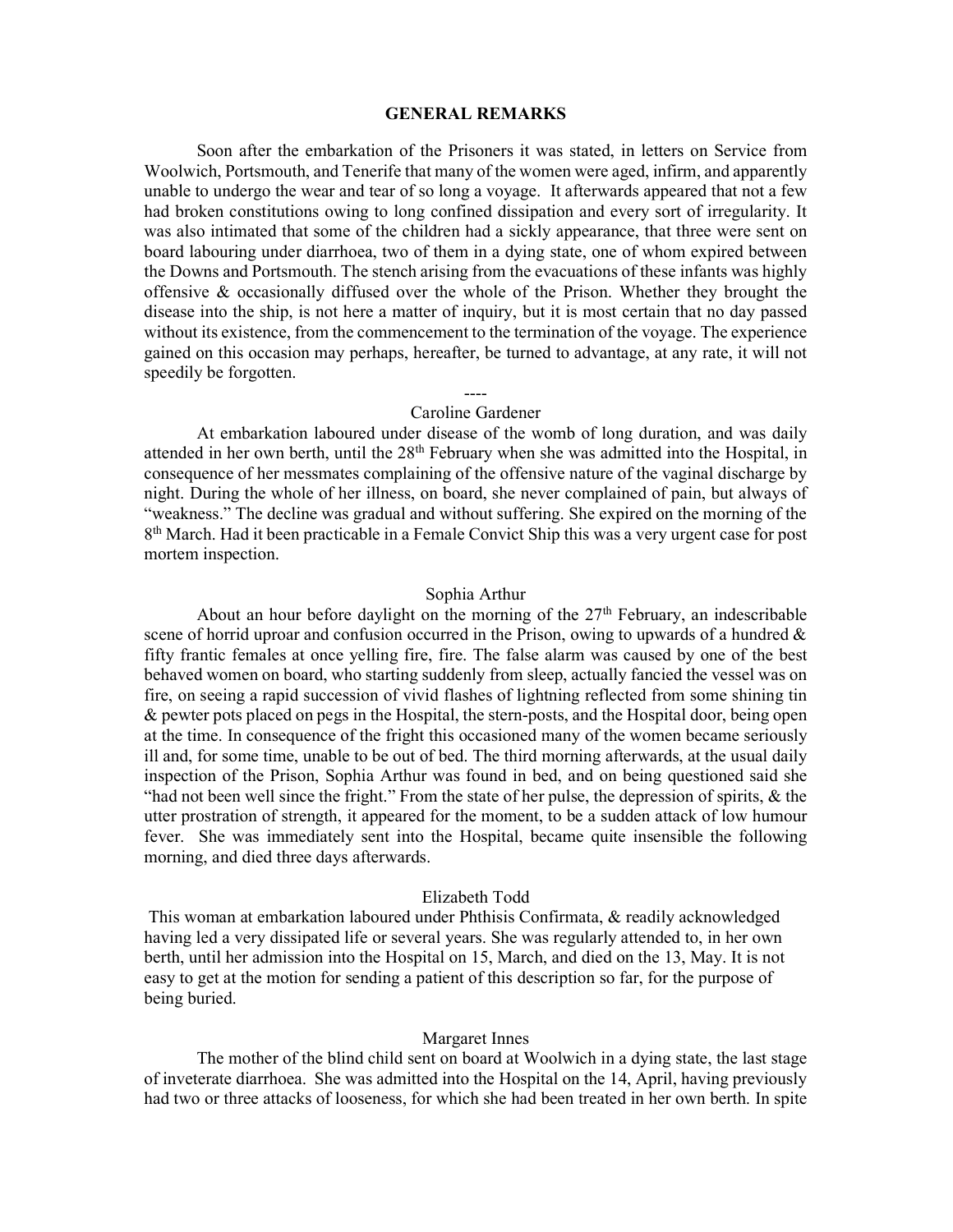of repeated remonstrances she was, at all times, exceedingly innatentive (sic) with reference to diet and cleanliness. She died on the 29, May.

## Mary Callard

 It is said that this exemplary young person – the victim of a merciless mistress – "fretted" the whole of the time she was in Millbank Prison. On board ship her invariable daily complaint was headach. Although not considered ill enough to be a patient, she was, inconsequence of her good conduct, all along allowed to sleep in the Hospital and to belong to the convalescent mess. On the 2<sup>nd</sup> May, owing to "weakness" she was unable to be out of bed, and on the 9<sup>th</sup> obstinate diarrhoea supervened. She gradually sank & calmly expired on the 15<sup>th</sup>.

## Matilda Rodgment

 This patient had been under treatment for diarrhoea at Millbank Prison, and she was in the habit of saying that "when at the washtub there, she was often bent double with pain." She had several attacks on board before the 3<sup>rd</sup> May, when she was admitted into the Hospital, and gradually becoming worse, she died on the  $30<sup>th</sup>$ . Before the names of this & the preceding patient were placed on Sick List, the principal medicines for the treatment of diarrhoea were nearly expended, such as Tinct. Catechu, Tinct. Opii, Specics pro confectione opii, Pulv. Ipecac. Co. etc.

 The sick were always visited twice a day, often more frequently, and the Prison and Hospital were every day carefully inspected, with the assistance of a police lantern, as some of the women at the beginning of the voyage, were in the habit of doing on deck, by night, what ought to have been done in the water closet. For the first four weeks after leaving the Downs, the weather was most unfavourable, and during the time, there was scarcely a day fit for airing beds and bedding and owing to the prevalence of sea sickness the greatest care & attention were required to keep the Prison clean. Every day from Teneriffe to near Tasmania one fourth on the beds & bedding was aired in succession.

 Within the Tropics the midship fittings were found to be exceedingly injurious by impeding ventilation, and late one evening a scene of great confusion and excitement existed for upwards of two hours, during which, the S.S. was employed going from one mess to another, some of the women in fits, others screaming, and many in a state of insensibility. Next day the whole of the upper part of these fittings was knocked away.

 During the last three weeks, before arrival at Hobart Town, almost every day was rainy or unusually hazy and great inconvenience was experienced in consequence of no opportunity offering for the drying of wash-clothes. This unfavourable state of the weather had only existed three or four days, when the Hospital door became daily crowded by applicants for medical assistance, having, all of them, the usual incipient febrile symptoms, and at the daily inspection of the Prison, many were found similarly affected, and unable to be out of bed. At this time the approach of low nervous fever appeared almost inevitable.

 Many of the ill-disposed and utterly irreclaimable, when guilty of any irregularity likely to be detected, were in the habit of resorting to the Hospital door, at morning or evening visit, and feigning disease, for the purpose of evading or postponing punishment. The absence of good mess women was a great desideration, as the prisoners, throughout the voyage were inveterately addicted to pilfering from one another, by night, without any conceivable cause unless malice, love of mischief, or a desire to keep their hands in. They required to be, and were all, kept under increasing surveillance from day break to sundown. As a proof of this it is only necessary to state that during this, as well as the preceding voyage, in the same vessel, not a single instance of prostitution occurred. It is satisfactory to be able to state that from Teneriffe